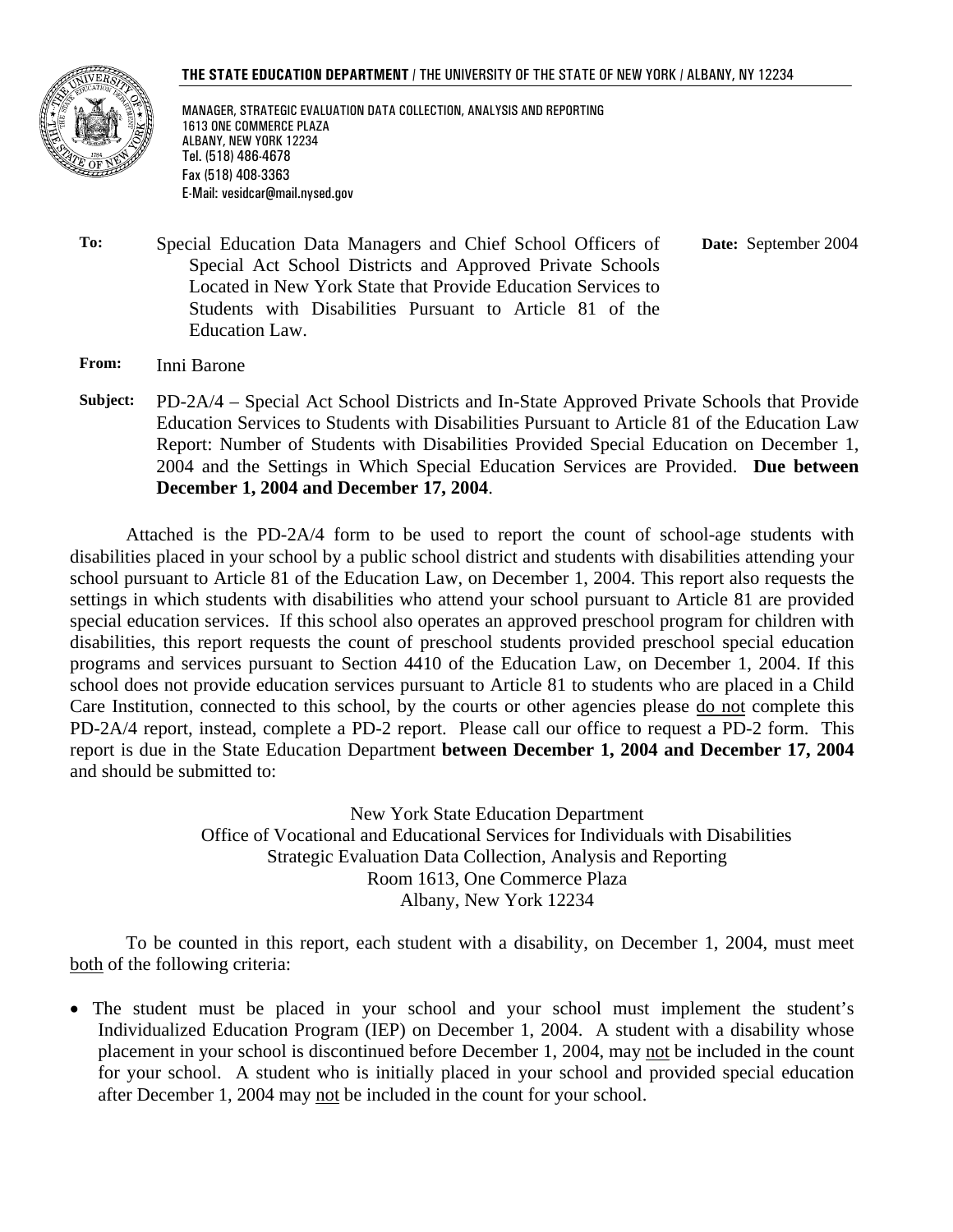• The student must be placed in your school by a New York State school district, or placed by a court or other agency in a Child Care Institution connected to your school and is provided special education services pursuant to Article 81, in accordance with State standards.

Federal law and regulation require that State and local education agencies ensure an unduplicated count of students with disabilities. Before submitting the PD-2A/4 report, please complete local verification procedures to ensure that each student is counted only once. Such verification procedures may include visual scans, computer scans or other methods; and are especially important for schools having several school buildings and for students receiving multiple special education programs or services.

The New York State Education Department (SED) will confirm the accuracy of information included in this report as part of the program review process, or as is otherwise indicated. To facilitate such review for your school, please maintain a list (hard copy or other readily retrievable format) of all students included in this child count until June 30, 2011. Upon completing local verification procedures, if it is determined that one or more counts are incorrect, a revised report (i.e., PD-2A/4 form) must be submitted to SED.

Compared to the PD-2A/4 report for 2003-2004, the PD-2A/4 report for 2004-2005 has been modified in the following ways:

- Section A, Table 1 has been modified to collect information on preschool children with disabilities ages 2-4, not 2-5. All children who are 5 years of age on December 1, 2004 and receive special education services are "school-age" students with disabilities and as such must be reported in Section B and in Section C if appropriate, not in Section A.
- Some instructions or explanatory notes are added to provide clarifications.

Please note that the data collected through the PD forms are used in the following reports and activities:

- Annual Performance Report for Special Education
- Pocketbook of Goals and Results for Individuals with Disabilities
- Chapter 655 Report to the Governor and the Legislature on the Status of the State's Schools
- Special Education Quality Assurance Reviews
- School Report Cards
- BOCES Report Cards
- Charter School Report Cards
- Calculations to identify instances of possible race/ethnicity disproportionality
- Other reports required by State or federal statutes
- Summary reports for public information to be placed on the Department's website
- Evaluation of programs and policies

If you have any questions or are in need of assistance in completing this report, please contact the Strategic Evaluation Data Collection, Analysis and Reporting (SEDCAR) Unit by using the contact information provided in the letterhead. Thank you.

## Attachment

cc: Rebecca H. Cort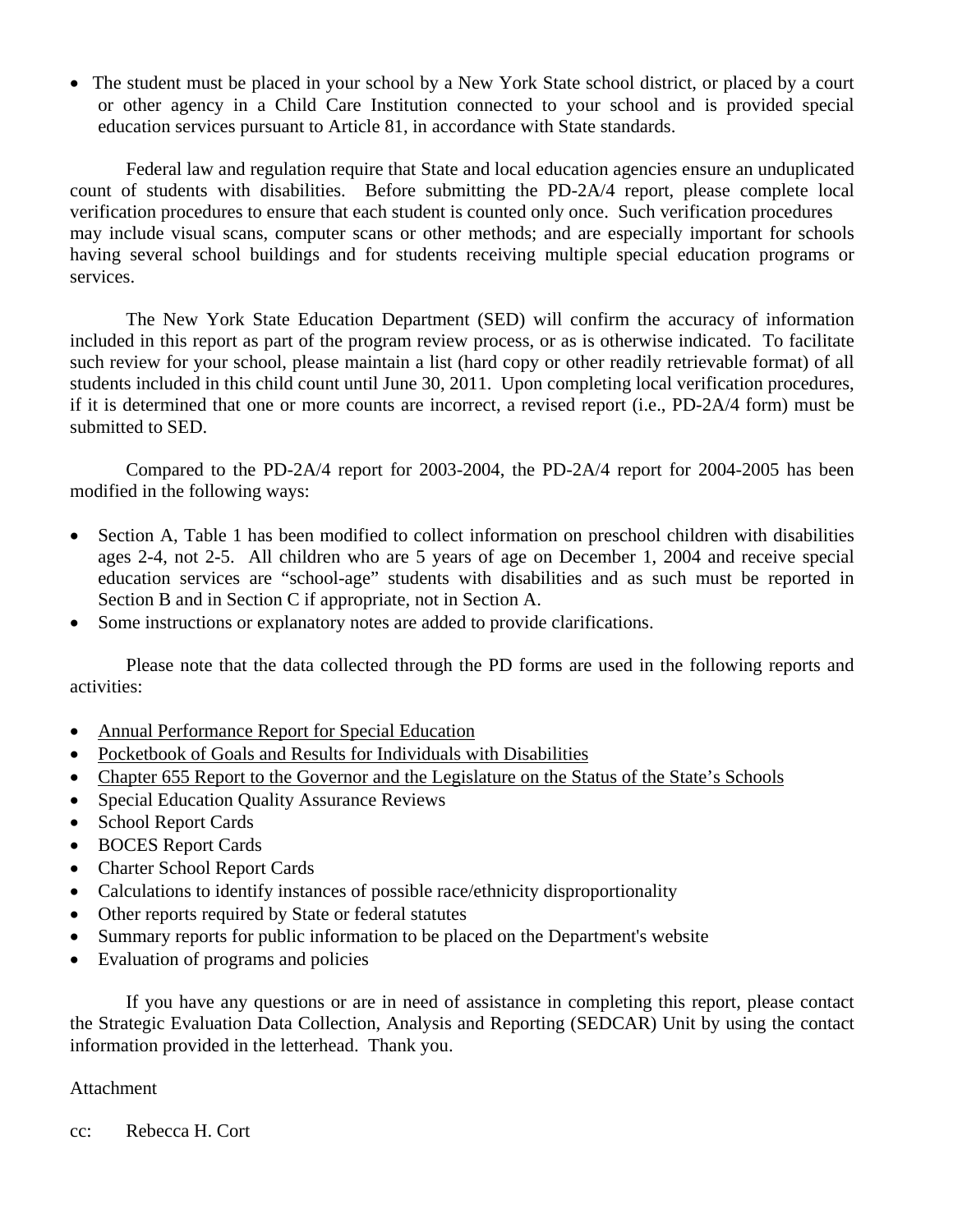#### The University of the State of New York THE STATE EDUCATION DEPARTMENT Office of Vocational and Educational Services for Individuals with Disabilities Strategic Evaluation Data Collection, Analysis and Reporting One Commerce Plaza – Room 1613 Albany, NY 12234-0001

**PD-2A/4-** *Special Act School Districts and In-State Approved Private Schools that Provide Special Education Services to Students with Disabilities Pursuant to Article 81 of the Education Law Report: Number of Students*  with Disabilities Provided Special Education on December 1, 2004 and the Settings in Which Special Education *Services are Provided.* 

| Services are Provided.             |                                                                                                                                                                                            |  |  |  |  |  |
|------------------------------------|--------------------------------------------------------------------------------------------------------------------------------------------------------------------------------------------|--|--|--|--|--|
| Instructions:                      | Return one copy of this report between December 1 and December 17, 2004 to the above<br>$\mathbf{1}$ .<br>address. (This report may not be signed or submitted prior to December 1, 2004.) |  |  |  |  |  |
|                                    |                                                                                                                                                                                            |  |  |  |  |  |
|                                    | Retain one copy (and supporting documentation) in your school for reference and audit<br>2.                                                                                                |  |  |  |  |  |
|                                    | purposes. The required retention period ends June 30, 2011.                                                                                                                                |  |  |  |  |  |
|                                    | If you have questions about this report, please call (518) 486-4678 or e-mail your questions<br>3.                                                                                         |  |  |  |  |  |
|                                    | to vesidcar@mail.nysed.gov                                                                                                                                                                 |  |  |  |  |  |
|                                    | <b>School Information</b>                                                                                                                                                                  |  |  |  |  |  |
|                                    | (Enter 12-digit SED Code Below)                                                                                                                                                            |  |  |  |  |  |
|                                    |                                                                                                                                                                                            |  |  |  |  |  |
| <b>SCHOOL NAME</b>                 |                                                                                                                                                                                            |  |  |  |  |  |
|                                    |                                                                                                                                                                                            |  |  |  |  |  |
| <b>ADDRESSS</b>                    |                                                                                                                                                                                            |  |  |  |  |  |
|                                    |                                                                                                                                                                                            |  |  |  |  |  |
|                                    |                                                                                                                                                                                            |  |  |  |  |  |
|                                    |                                                                                                                                                                                            |  |  |  |  |  |
| <b>Contact Person Information*</b> |                                                                                                                                                                                            |  |  |  |  |  |
| <b>NAME</b>                        |                                                                                                                                                                                            |  |  |  |  |  |
| <b>TITLE</b>                       |                                                                                                                                                                                            |  |  |  |  |  |
| <b>TELEPHONE</b>                   | <b>FAX</b>                                                                                                                                                                                 |  |  |  |  |  |
| <b>E-MAIL ADDRESS</b>              |                                                                                                                                                                                            |  |  |  |  |  |

\*All correspondence from the address at the top of this page will be directed to the contact person reported in the PD web-based system at http://pd.nysed.gov. You may update the contact person at any time through the PD web-based system located at http://pd.nysed.gov.

#### *Certification and Assurances*

I have reviewed the information reported on this form and certify that this is a complete and accurate count of New York State students with disabilities served on December 1, 2004. I further certify that the students reported were placed in this school by New York State school districts, or by the courts or other agencies in a Child Care Institution connected with this school and are provided special education services pursuant to Article 81 of the Education Law. Also, all special education services are provided in accordance with Individualized Education Programs and in accordance with State standards.

|                        |             | <b>Chief Administrative</b><br><b>Officer Must Sign and</b> |
|------------------------|-------------|-------------------------------------------------------------|
|                        |             | Date on or after                                            |
| Original Ink Signature | Date Signed | December 1, 2004.                                           |

| Name of Chief Administrative Officer (Please Type or Print) |  |  |
|-------------------------------------------------------------|--|--|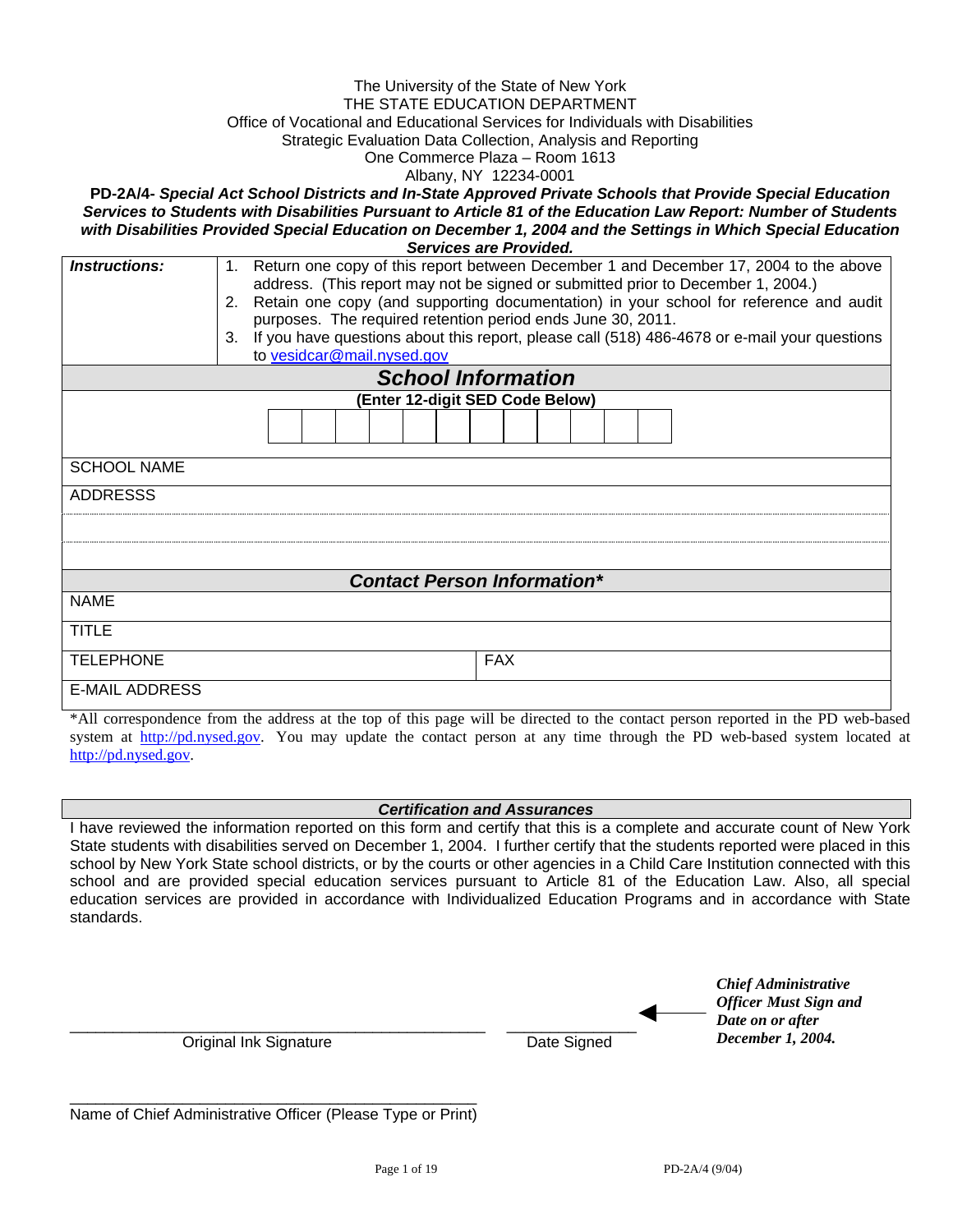## **Instructions and Definitions for Completing the PD-2A/4 Report**

- 1. Approved private schools that do not provide educational services pursuant to Article 81, on December 1, 2004, should not complete this PD-2A/4 report. Instead, a PD-2 report should be completed and may be requested by calling our office.
- 2. Wherever information is requested regarding students' race/ethnicity, please use the following definitions to assist you in determining the most appropriate category for reporting students:

**American Indian/Alaskan Native:** A person having origins in any of the original peoples of North and South America (including Central America) and who maintains tribal affiliation or community attachment.

**Asian or Pacific Islander:** A person having origins in any of the original peoples of the Far East, Southeast Asia, the Indian subcontinent, or the Pacific Islands, including, for example, Cambodia, China, India, Japan, Korea, Malaysia, Pakistan, the Philippine Islands, Thailand, and Vietnam. The Pacific Islands include Hawaii, Guam, and Samoa.

**Black or African American (not Hispanic):** A person having origins in any of the Black racial groups of Africa.

**Hispanic or Latino:** A person of Cuban, Mexican, Puerto Rican, South or Central American, or other Spanish culture or origin, regardless of race.

White (not Hispanic): A person having origins in any of the original peoples of Europe, the Middle East, or North Africa.

- 3. Wherever students are to be reported by age, please report age as of December 1, 2004.
- 4. If specific instructions for some tables are not provided below, they are included with each table of the PD-2A/4 form.

### **Directions and Definitions for Section C, Reports 1-14**

**Section C, Reports 1-14:** There are two tables for each disability category- Table 1 and Table 2. These tables request placement information for all school-aged students with disabilities, ages 4-21, who are the responsibility of your CSE and are provided school-age special education programs and services on December 1, 2004. Only include in these tables students with disabilities who are placed by the courts or other agencies in a Child Care Institution connected to this school and are provided special education services pursuant to Article 81 of the Education Law.

**Table 1:** Report the number of students with disabilities who are educated in regular school buildings and removed from regular classes for "Less than 20%", "21% to 60%", or "More than 60%" of the school day or school week. "Regular school buildings" are buildings for both disabled and non-disabled school-age students. "Regular classes" are classes for both disabled and non-disabled school-age students. Time outside of regular classroom is a measure of the extent of removal from the regular classroom setting, NOT of the total amount of special education services provided. It is the percent of each school day or week that a student receives special education including related services, apart from non-disabled students while within a regular school building. For purposes of these data collection, students in the following settings should be reported in Table 1 (regular school buildings):

- All Special Act School buildings that are attended by both disabled and non-disabled school-age students.
- All approved private school buildings that are attended by both disabled and non-disabled school-age students.
- Students who attend regular school buildings for at least 50 percent of the school day or school week, even though they may attend programs in separate settings which include only students with disabilities for the rest of the day or week.
- All age appropriate community-based settings that include individuals with and without disabilities, such as vocational sites, in which students with disabilities interact with non-disabled individuals other than non-disabled individuals who are providing services to the students.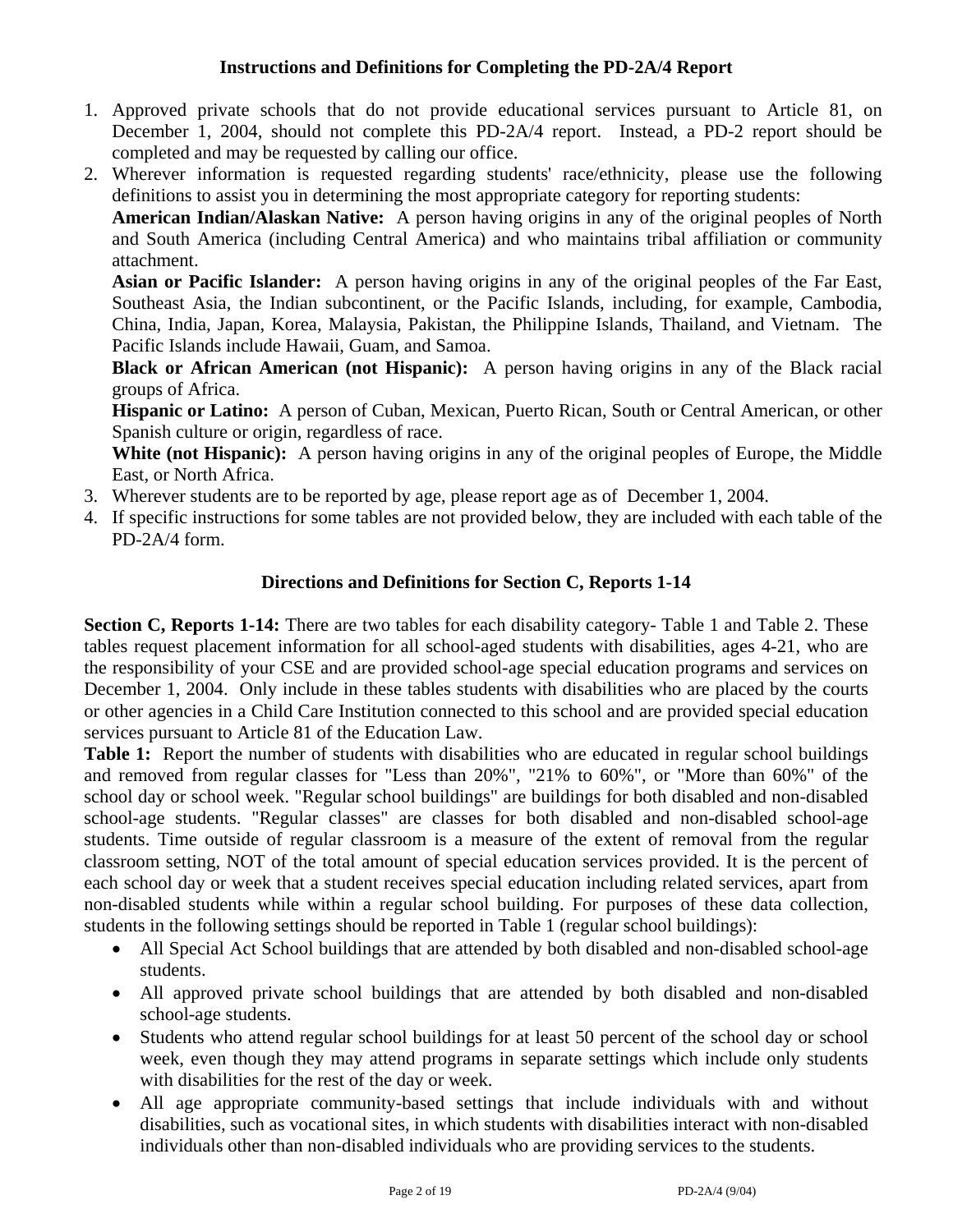In order to determine the percent of time students receive services outside regular classrooms (i.e., in rooms/groupings attended by students with disabilities only), it is important to consider where the service is provided rather than the type of service that is provided. To calculate the percentage of time outside the regular classroom, divide the number of hours the student receives special education and related services outside the regular classroom each day or week by the total number of hours in the school day or school week. Use the length of the entire school day, including all periods and lunch. The following examples are provided for purpose of clarification:

- A student who attends a resource room for one period each day in which special education services are provided to a group of students with disabilities would be counted in Table 1, Line 1 since one period outside of regular classroom would constitute 20 percent or less of the school day.
- A student who is assigned a full-time, one-to-one teacher aide, but who attends regular classrooms for 80 percent or more of the school day should be included in Line 1 of Table 1.
- A student who receives special education services for two hours per day outside of regular classrooms would be reported on Table 1, Line 2. If the two hours of special education services are provided in the regular classroom, the student should be reported in Table 1, Line 1.
- A student whose first period begins at 8:30 a.m. and last period ends at 2:30 p.m. would have a six-hour day or 30-hour week. If the student attended a special class for four 45-minute periods daily and participated in the general education environment for the remainder of the day, that student's "time outside regular classroom" would be 15.0 hours per week or 50 percent of the week. Such a student would be reported in Table 1, Line 2.
- Special education services provided outside the normal school day (e.g., before school or after school) should not be considered time outside the regular classroom, regardless of the type of services or where they are provided. Such students should be counted in Table 1, Line 1.
- Students with disabilities who receive special education programs or services in regular classes that include non-disabled students should be reported in Table 1. This includes regular classrooms in which consultant teachers provide special education programs and services or regular classes in which special class programs are located.

**Table 2:** Report the number of students with disabilities who are educated in separate education settings. These are settings that are attended by students with disabilities only. The definition of each separate education setting follows:

**Special Public Day Schools-** Public day schools that are attended by students with disabilities only. These schools include public school district or BOCES buildings that are attended by students with disabilities only. These schools also include Special Act School Districts if they are attended on a day school basis, and if they include students with disabilities only.

**Special Private Day Schools-** Approved private schools for students with disabilities that are attended by students with disabilities only, on a day basis.

**Public Residential Facility-** A public facility in which the student resides, placed by the courts or other agencies, and attends an education program affiliated with the facility, in buildings that serve only students with disabilities. Public residential facilities include the Special Act School Districts for students who reside in facilities affiliated with these schools. Students with disabilities who reside in Child Care Institutions but are provided special education services in buildings which include disabled and non-disabled students, should be reported in Table 1.

**Private Residential Facility-** A private facility in which the student resides, placed by the courts or other agencies and attends an education program affiliated with the facility, in buildings that serve only students with disabilities. Private residential facilities include approved private schools with a residential component. Not all students residing in such facilities will be reported in this category; if students with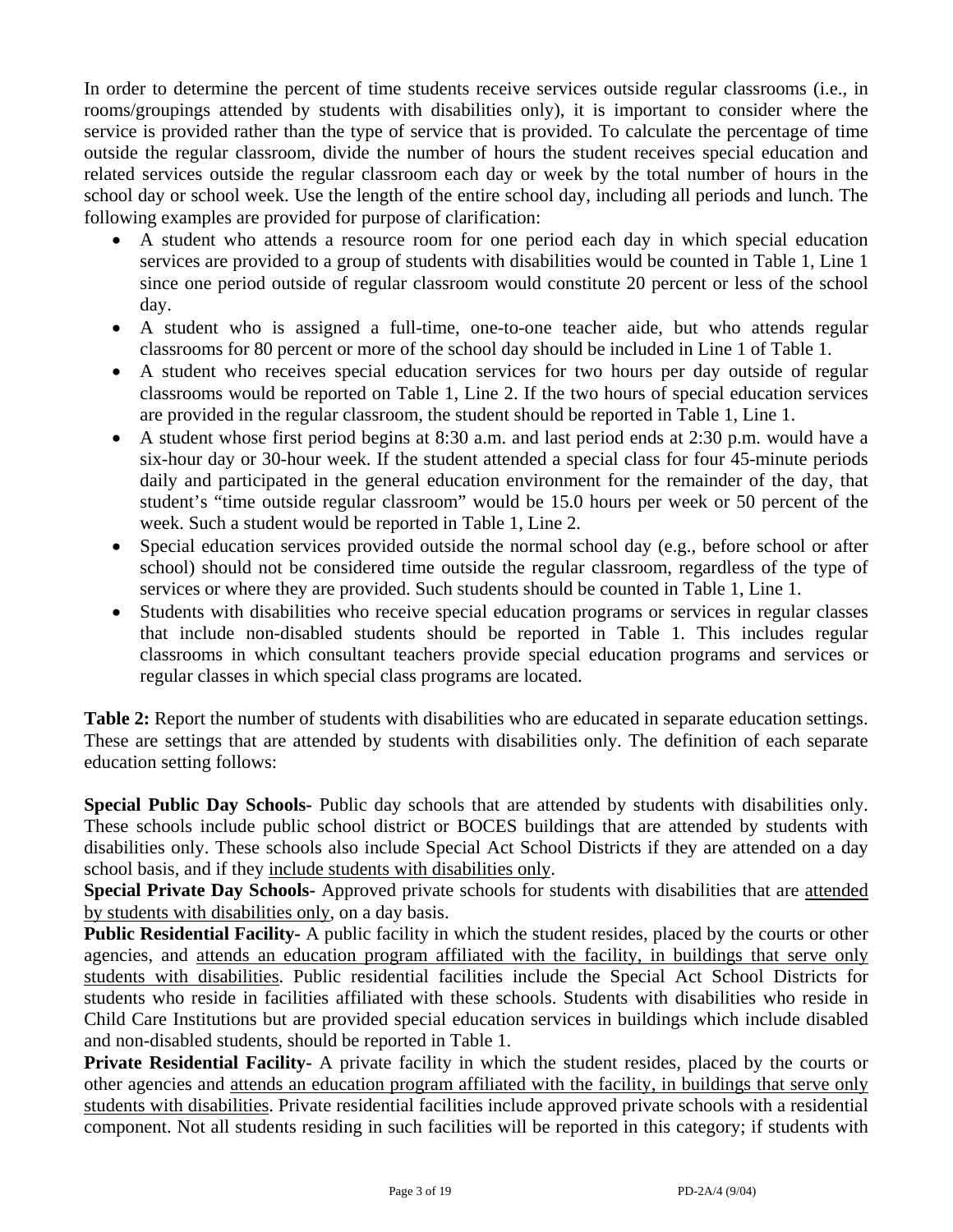disabilities receive special education services in buildings that include disabled and non-disabled students, such students are to be reported in Table 1.

**Home**- Use this setting if the approved private school's Committee on Special Education has determined that the most appropriate educational placement for the student is in the student's residence (or "home"), and not in a school setting.

Hospital or Other Non-School- These are settings in which students with disabilities are provided special education services based on their unique needs.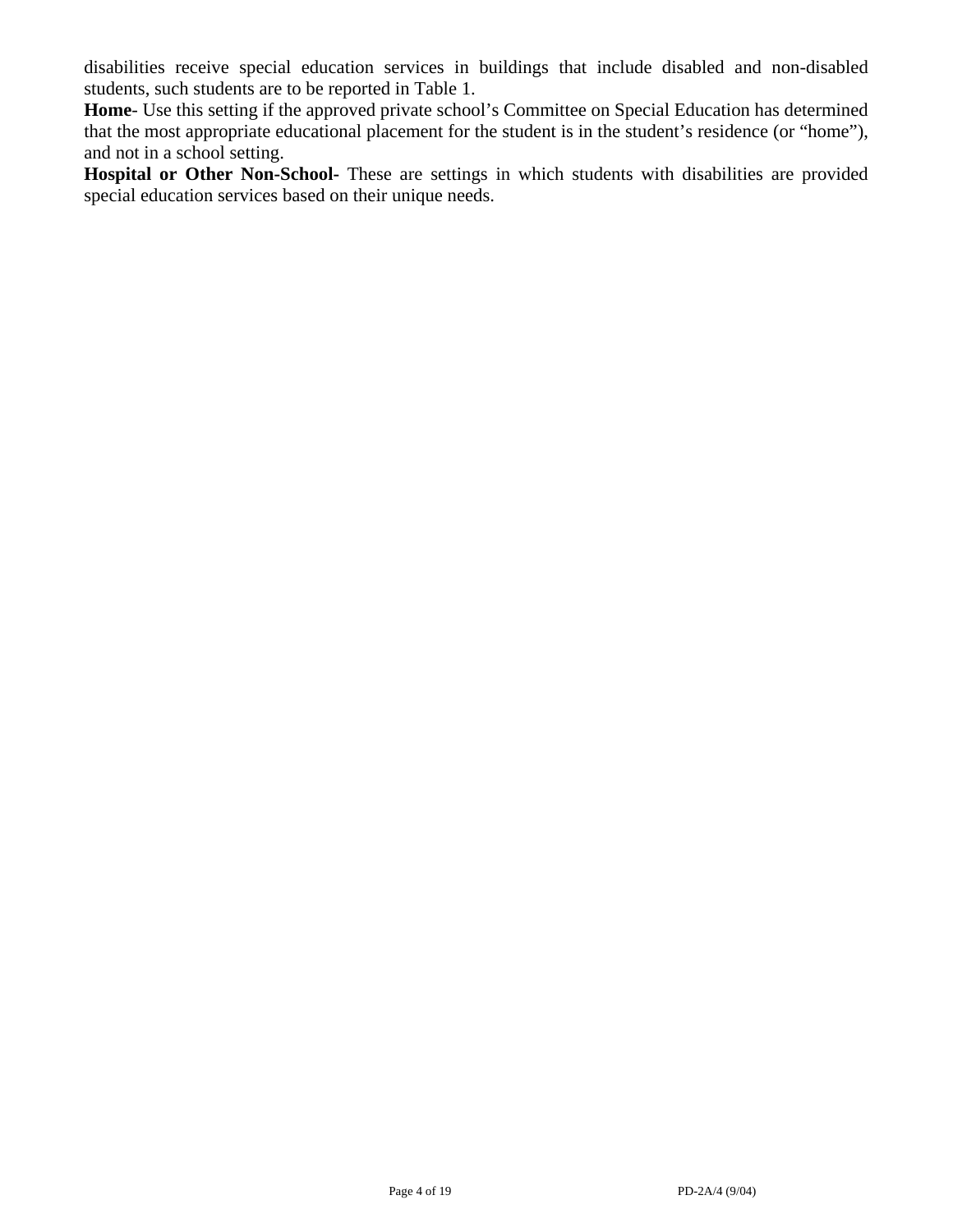Check here if no preschool students with disabilities are provided special education services in your school on December 1, 2004 pursuant to Section 4410 of the Education Law. If so, skip Section A.

Check here if no school-age students with disabilities are provided special education services in your school on December 1, 2004. If so, skip Sections B and C.

*If both boxes are checked, your PD-2A/4 report is complete. Please complete page 1 and return the entire form to the address printed on the top of page 1.* 

#### *Section A: Preschool-Age Special Education Programs and Services*

**Table 1:** Number of preschool students with disabilities receiving special education programs and services in an approved preschool special education program pursuant to Section 4410 of the Education Law. Preschool students receiving evaluation services only are not to be counted.

Please note that for students receiving itinerant services and/or related services from more than one approved preschool special education program, only the program that provides itinerant services or is designated by the CPSE to coordinate all related services must count the students on this report.

|                                                                                              | Ages $3-4^*$ | Age $2^{**}$ |
|----------------------------------------------------------------------------------------------|--------------|--------------|
| If this school operates an approved preschool special education program, report the count of |              |              |
| students provided preschool special education programs and services on December 1, 2004      |              |              |
| pursuant to Section 4410 of the Education Law.                                               |              |              |

\*Students who are 5 years of age are "school-age" students and must be reported in Sections B and C of this report and not in Section A.

\*\*Students who are 2 years old on December 1, 2004 (who will turn 3 years of age by December 31, 2004) and are receiving preschool special education services, pursuant to Section 4410 of the Education Law, should be included in the column for students age 2.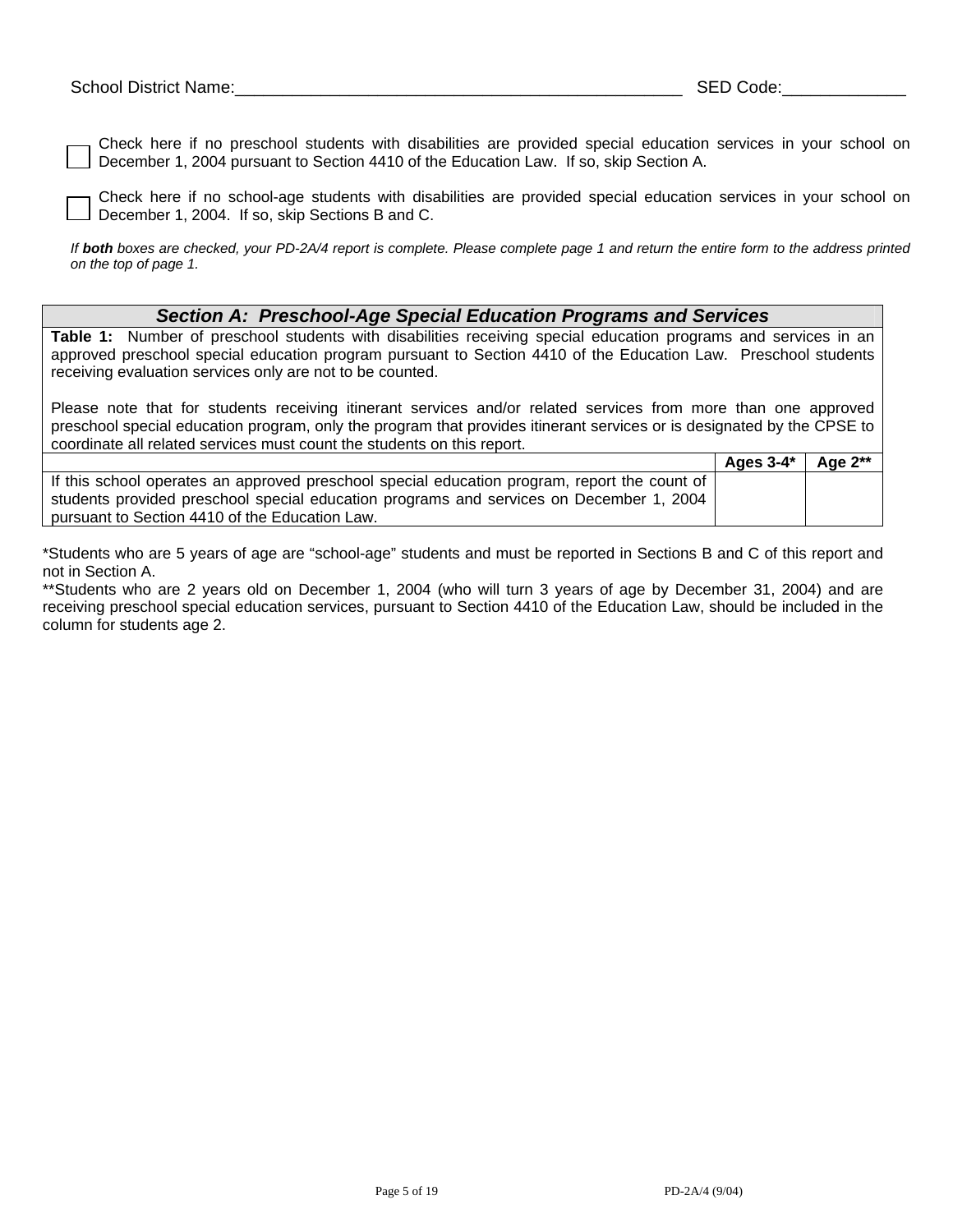|  |  |  | Section B: School-age Special Education Programs and Services |
|--|--|--|---------------------------------------------------------------|
|--|--|--|---------------------------------------------------------------|

*Table 1: Provide an unduplicated count of all school-age students with disabilities (from New York State) provided special education, on December 1, 2004, by this school.* 

| Line No.     | <b>Report Each Student Only Once</b>                                                                                                                                                                                                                                                                                                                                               | Age 4 to $21^*$ |  |
|--------------|------------------------------------------------------------------------------------------------------------------------------------------------------------------------------------------------------------------------------------------------------------------------------------------------------------------------------------------------------------------------------------|-----------------|--|
| 1            | Count of school-age students with disabilities placed in this school by public<br>school districts through a contract.                                                                                                                                                                                                                                                             |                 |  |
| $\mathbf{2}$ | Count of school-age students with disabilities provided special education<br>services pursuant to Article 81 of the Education Law. These are students with<br>disabilities placed by the courts or other agencies in a Child Care Institution<br>connected to this school. The number entered for this line must match the<br>number of students reported in Section C, Report 14. |                 |  |
| 3            | <b>Total of Lines 1 and 2: This count is the total count of New York State school-</b><br>age students with disabilities served in this program.                                                                                                                                                                                                                                   |                 |  |

\*Only include 4-year-old students if they are in your school-age program. Students are eligible to enroll in school-age (kindergarten) programs if they become five years old by December 1 or by a later date established by the school/agency. For example, if a student's birthday is on December 5, 1999, and the school/agency policy for admission to school is "five years of age by December 31", the student could be enrolled in the kindergarten program and be 4 years old on December 1, 2004.

# *Section B: School District Placements of School-age Students with Disabilities*

**Table 2:** For students reported in **Section B, Table 1, Line 1** above; provide the same count by age and disability. Please report students according to their actual age on December 1, 2004 (i.e., a student who is 12 years and 10 months on December 1, 2004 is counted as age 12). Any student having both Deafness and Blindness must be reported as "Deaf- Blindness" on Line 12.

|                  |                                                         | Number of Students by Age on December 1, 2004 |              |           |              |              |              |
|------------------|---------------------------------------------------------|-----------------------------------------------|--------------|-----------|--------------|--------------|--------------|
| <b>Line</b>      | <b>Disability Category</b>                              | $4 - 5$                                       | $6 - 11$     | $12 - 13$ | $14 - 17$    | $18 - 21$    | <b>Total</b> |
| No.              |                                                         | Years*                                        | <b>Years</b> | Years     | <b>Years</b> | <b>Years</b> |              |
| 1                | <b>Autism</b>                                           |                                               |              |           |              |              |              |
| $\mathbf{2}$     | <b>Emotional Disturbance</b>                            |                                               |              |           |              |              |              |
| $\mathbf{3}$     | <b>Learning Disability</b>                              |                                               |              |           |              |              |              |
| 4                | <b>Mental Retardation</b>                               |                                               |              |           |              |              |              |
| 5                | <b>Deafness</b>                                         |                                               |              |           |              |              |              |
| 6                | <b>Hearing Impairment</b>                               |                                               |              |           |              |              |              |
| $\overline{7}$   | <b>Speech or Language Impairment</b>                    |                                               |              |           |              |              |              |
| 8                | <b>Visual Impairment (includes</b><br><b>Blindness)</b> |                                               |              |           |              |              |              |
| $\boldsymbol{9}$ | <b>Orthopedic Impairment</b>                            |                                               |              |           |              |              |              |
| 10               | <b>Other Health Impairment</b>                          |                                               |              |           |              |              |              |
| 11               | <b>Multiple Disabilities</b>                            |                                               |              |           |              |              |              |
| 12 <sup>°</sup>  | <b>Deaf-Blindness</b>                                   |                                               |              |           |              |              |              |
| 13               | <b>Traumatic Brain Injury</b>                           |                                               |              |           |              |              |              |
| 14               | Total - Lines 1 through 13                              |                                               |              |           |              |              |              |

\*Only include 4-year-old students if they are in your school-age program. See asterisk under Section B, Table 1.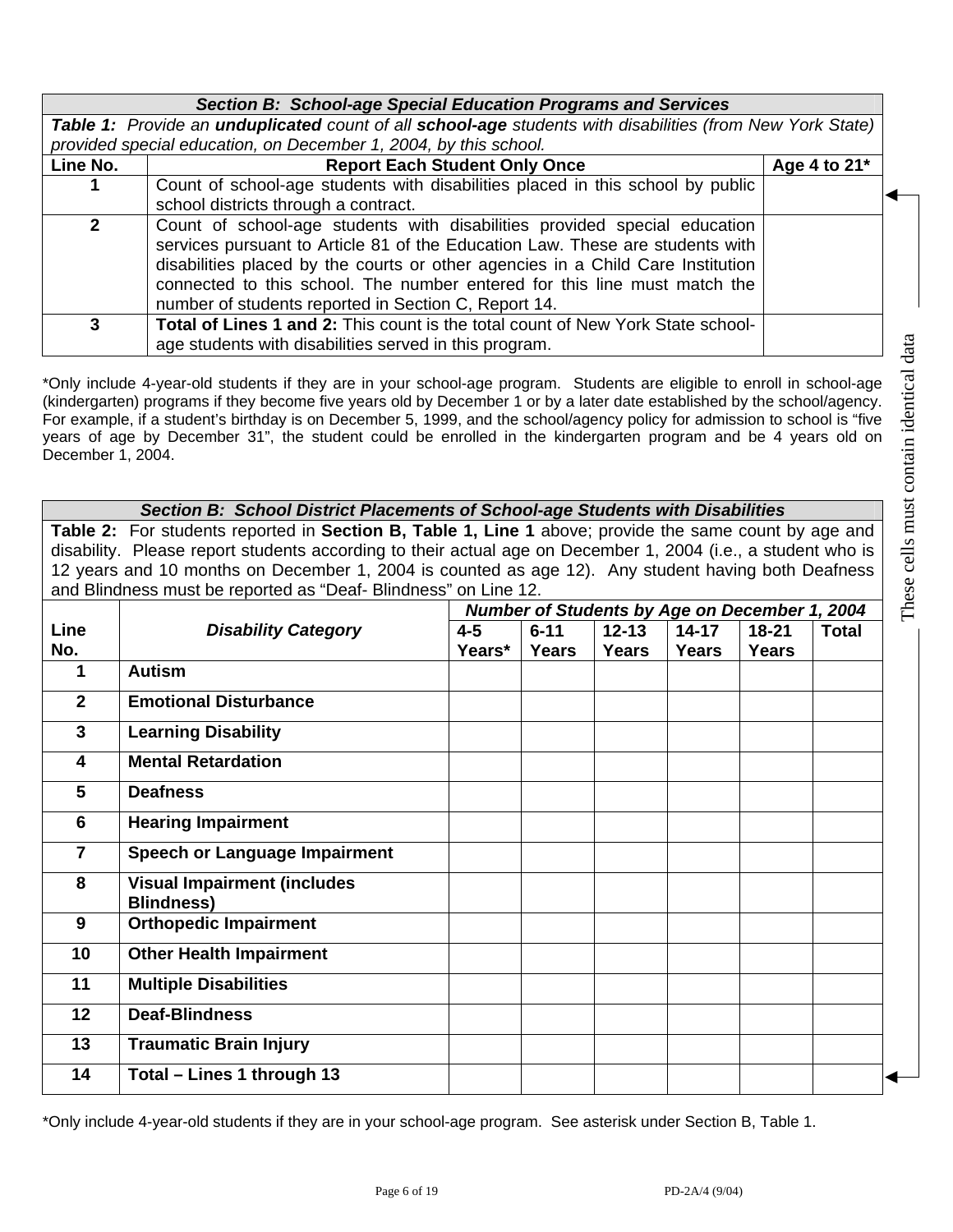|             | Section B: Test Accommodations for Students with Disabilities - Article 81 Only                            |          |                               |                      |  |  |  |
|-------------|------------------------------------------------------------------------------------------------------------|----------|-------------------------------|----------------------|--|--|--|
|             | Table 3: Of the school-age students reported in Section B-Table 1, Line 2 (students provided special       |          |                               |                      |  |  |  |
|             | education services pursuant to Article 81) enter the number of students whose individualized education     |          |                               |                      |  |  |  |
|             | programs (IEPs) include one or more testing accommodations, by the appropriate age interval in Line 1.     |          |                               |                      |  |  |  |
|             | Students should be reported once, regardless of the number of testing accommodations listed in their IEPs. |          |                               |                      |  |  |  |
|             | Also, all students should be reported regardless of whether they will be administered a State assessment   |          |                               |                      |  |  |  |
|             | during the 2004-2005 school year. Only include in this table, students with disabilities who are           |          |                               |                      |  |  |  |
|             | provided special education services pursuant to Article 81 of the Education Law.                           |          |                               |                      |  |  |  |
| Line        |                                                                                                            |          | Students Ages   Students Ages | <b>Students Ages</b> |  |  |  |
| No.         | <b>Description</b>                                                                                         | $4 - 12$ | $13 - 15$                     | $16 - 21$            |  |  |  |
| $\mathbf 1$ | Total number of students<br>provided<br>any                                                                |          |                               |                      |  |  |  |
|             | type(s) of testing accommodations.                                                                         |          |                               |                      |  |  |  |

#### *Section B: School-age Students with Disabilities who are also Students with Limited English Proficiency (Also referred to as English language learners.)- Article 81 Only*

**Table 4:** Of the school-age students with disabilities reported in Section B-Table 1, Line 2 (students provided special education services pursuant to Article 81), report the subset of such students having limited English proficiency (LEP) in Line 1. Such students should be reported based on LEP designation, regardless of the extent or type(s) of LEP services provided.

#### **Only include in this table, students with disabilities who are provided special education services pursuant to Article 81 of the Education Law.**

Students determined to have a disability pursuant to Section 504 only, and do not have an IEP developed by a Committee on Special Education, should not be reported in this section, regardless of LEP status.

| Line<br>No. | <b>Description</b>                                  | $4 - 5$<br><b>Years</b> | $6 - 11$<br>Years | $12 - 13$<br>Years | $14 - 17$<br><b>Years</b> | $18 - 21$<br>Years | <b>Total</b> |
|-------------|-----------------------------------------------------|-------------------------|-------------------|--------------------|---------------------------|--------------------|--------------|
|             | School-age LEP Students with<br><b>Disabilities</b> |                         |                   |                    |                           |                    |              |

#### *Section B: Population and Poverty Counts*

**Table 5: The numbers provided in this table will be used to determine a portion of this school's federal sub-allocation under IDEA, Sections 611 and 619.** 

Line 1: Provide the total enrollment of all school-age students (disabled and non-disabled) who were provided education services on December 1, 2004.

Line 2: Of the students reported in Line 1, provide the number of students who were eligible to receive a free or reduced price lunch.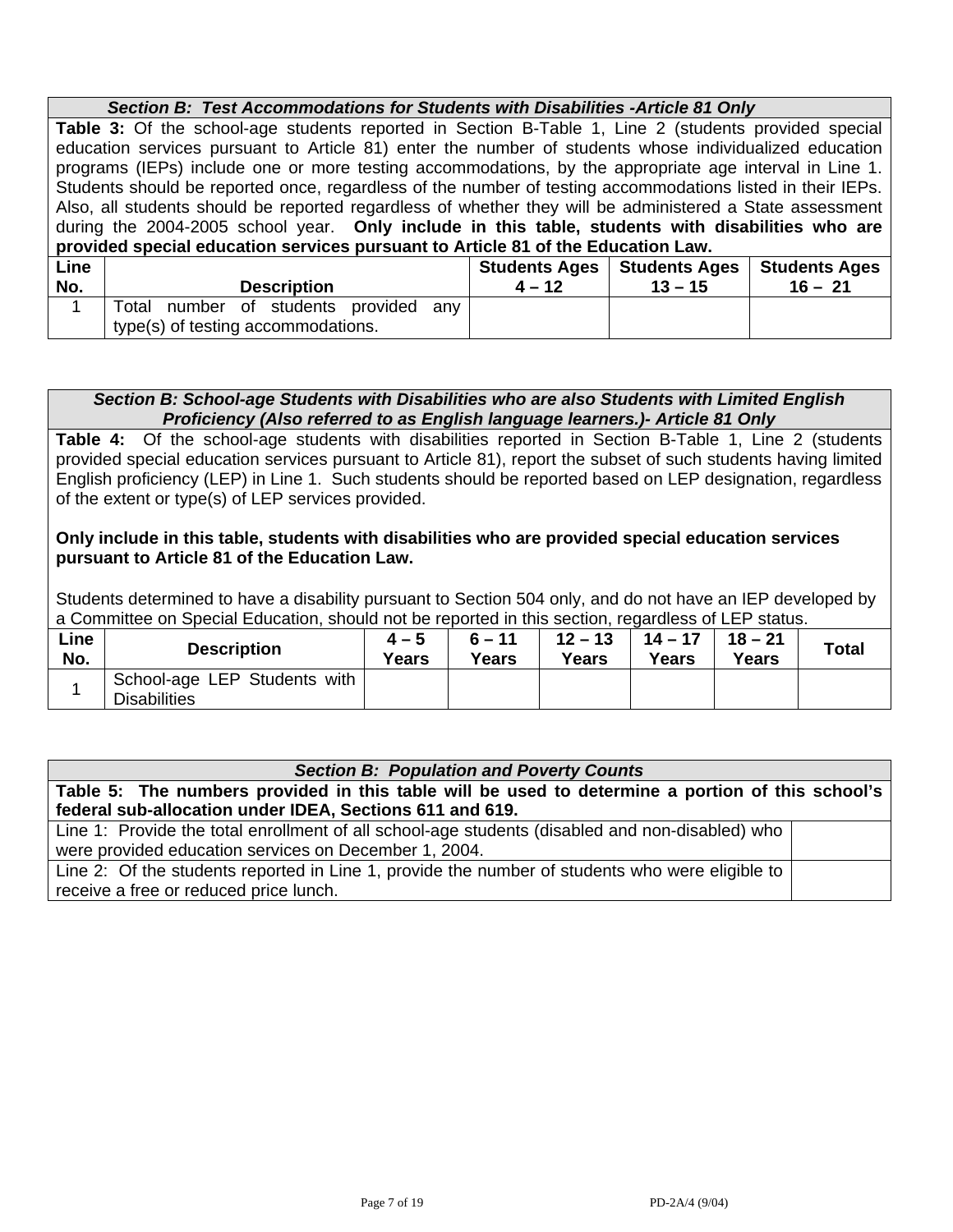# *Section B: School-age Students with Disabilities by Grade or Age- Article 81 Only*

**Table 6:** For all students with disabilities reported in Section B, Table 1, Line 2 report the number of students by grade level in Part 1 below. For students with disabilities who are not enrolled in a grade, report them in Part 2 below by age. **Each student with a disability is to be reported in only one Line of either Part 1 or Part 2.** Assignment of students with disabilities should be reported by grade if students attend classes with a particular grade. If students with disabilities attend classes with more than one grade, report them in the grade that they attend for majority of their classes, or the grade with which they identify. Please note the total number of students with disabilities in Line 14 of Part 1 plus the total number of students with disabilities in Line 16 of Part 2 must equal the total number of students with disabilities reported in Section B, Table 1, Line 2.

#### **Only include in this table, students with disabilities who are provided special education services pursuant to Article 81 of the Education Law.**

|                | <b>Regardless of Age</b> | Part 1 - Number of Students with Disabilities in Each Grade- |                |            | Part 2 - Number of Students with Disabilities who are not<br>Assigned to a Grade, by Age as of 12/01/04 |
|----------------|--------------------------|--------------------------------------------------------------|----------------|------------|---------------------------------------------------------------------------------------------------------|
| Line #         | Grade                    | <b>Number of Students with Disabilities</b>                  | Line#          | Age        | <b>Number of Students with Disabilities</b>                                                             |
| $\mathbf{1}$   | Kindergarten             |                                                              | $\mathbf{1}$   | Age 4      |                                                                                                         |
| 2              | Grade 1                  |                                                              | 2              | Age 5      |                                                                                                         |
| 3              | Grade 2                  |                                                              | 3              | Age 6      |                                                                                                         |
| $\overline{4}$ | Grade 3                  |                                                              | $\overline{4}$ | Age 7      |                                                                                                         |
| 5              | Grade 4                  |                                                              | 5              | Age 8      |                                                                                                         |
| 6              | Grade 5                  |                                                              | 6              | Age 9      |                                                                                                         |
| $\overline{7}$ | Grade 6                  |                                                              | $\overline{7}$ | Age 10     |                                                                                                         |
| 8              | Grade 7                  |                                                              | 8              | Age 11     |                                                                                                         |
| 9              | Grade 8                  |                                                              | 9              | Age 12     |                                                                                                         |
| 10             | Grade 9                  |                                                              | 10             | Age 13     |                                                                                                         |
| 11             | Grade 10                 |                                                              | 11             | Age 14     |                                                                                                         |
| 12             | Grade 11                 |                                                              | 12             | Age 15     |                                                                                                         |
| 13             | Grade 12                 |                                                              | 13             | Age 16     |                                                                                                         |
| 14             | Total                    |                                                              | 14             | Age 17     |                                                                                                         |
|                |                          |                                                              | 15             | Ages 18-21 |                                                                                                         |

16 Total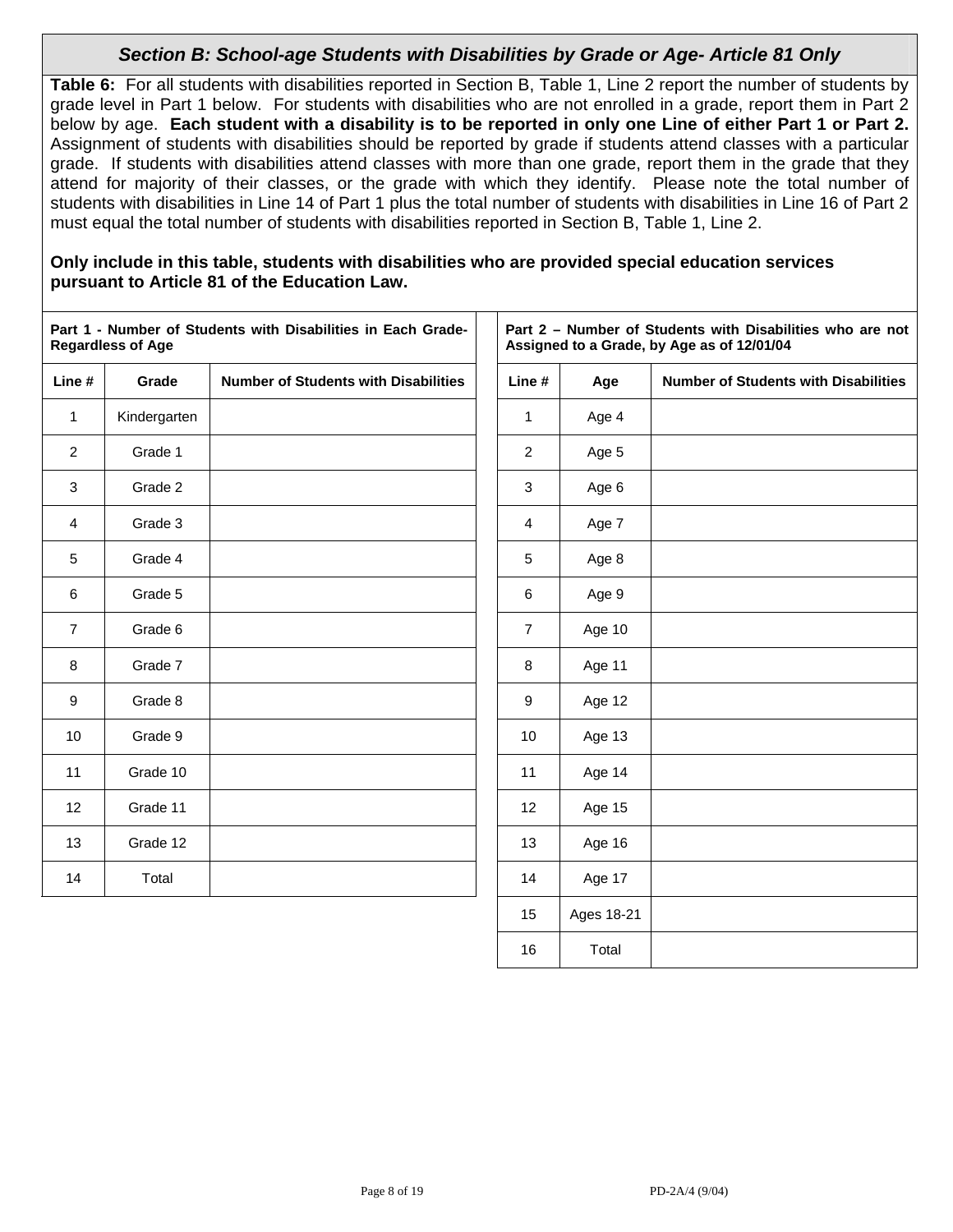**Directions:** Please review directions and definitions for completing reports 1-14 beginning on page 2. In the following 17 reports in this section, only include students with disabilities who are provided educational services pursuant to Article 81 of the Education Law. The total number of students reported in reports 1-13 and in reports 15 and 16 must be equal to the total number of students reported in Section B, Table 1, Line 2.

### *Report 1: Report of Students with Autism as of December 1, 2004*

**Table1: In Regular School-Based Programs in buildings attended by disabled and non-disabled students** (Consultant Teacher, Resource Room, Special Class, et. al.)

| Line          |                                       |     |          | <b>Age Group</b> |           |           |              |
|---------------|---------------------------------------|-----|----------|------------------|-----------|-----------|--------------|
| <b>Number</b> | <b>Time OUTSIDE Regular Classroom</b> | 4-5 | $6 - 11$ | $12 - 13$        | $14 - 17$ | $18 - 21$ | <b>Total</b> |
| 01            | 20% or less                           |     |          |                  |           |           |              |
| 02            | 21% to 60%                            |     |          |                  |           |           |              |
| 03            | More than 60%                         |     |          |                  |           |           |              |
| 04            | <b>Total</b>                          |     |          |                  |           |           |              |

**Table 2: In Separate Settings** , outside of regular school facilities, in buildings that are attended by students with disabilities only. In Line 5, include students who are placed on home instruction by the CSE.

|               |                                     | Α   | В        |                  |           |           |       |
|---------------|-------------------------------------|-----|----------|------------------|-----------|-----------|-------|
| Line          |                                     |     |          | <b>Age Group</b> |           |           |       |
| <b>Number</b> | <b>Type of Setting</b>              | 4-5 | $6 - 11$ | $12 - 13$        | $14 - 17$ | $18 - 21$ | Total |
| 01            | Special Public Day School           |     |          |                  |           |           |       |
| 02            | Special Private Day School          |     |          |                  |           |           |       |
| 03            | <b>Public Residential Facility</b>  |     |          |                  |           |           |       |
| 04            | <b>Private Residential Facility</b> |     |          |                  |           |           |       |
| 05            | Home                                |     |          |                  |           |           |       |
| 06            | Hospital or Other Non-school        |     |          |                  |           |           |       |
| 07            | <b>Total</b>                        |     |          |                  |           |           |       |

# *Report 2: Report of Students with Emotional Disturbance as of December 1, 2004*

**Table 1: In Regular School-Based Programs in buildings attended by disabled and non-disabled students** (Consultant Teacher, Resource Room, Special Class, et. al.)

| Line          |                                       |     |          | <b>Age Group</b> |           |           |              |
|---------------|---------------------------------------|-----|----------|------------------|-----------|-----------|--------------|
| <b>Number</b> | <b>Time OUTSIDE Regular Classroom</b> | 4-5 | $6 - 11$ | $12 - 13$        | $14 - 17$ | $18 - 21$ | <b>Total</b> |
| 01            | 20% or less                           |     |          |                  |           |           |              |
| 02            | 21% to 60%                            |     |          |                  |           |           |              |
| 03            | More than 60%                         |     |          |                  |           |           |              |
| 04            | Total                                 |     |          |                  |           |           |              |

|               |                                     | A   | в        |                  | D     | Е         |              |
|---------------|-------------------------------------|-----|----------|------------------|-------|-----------|--------------|
| Line          |                                     |     |          | <b>Age Group</b> |       |           |              |
| <b>Number</b> | <b>Type of Setting</b>              | 4-5 | $6 - 11$ | $12 - 13$        | 14-17 | $18 - 21$ | <b>Total</b> |
| 01            | Special Public Day School           |     |          |                  |       |           |              |
| 02            | Special Private Day School          |     |          |                  |       |           |              |
| 03            | <b>Public Residential Facility</b>  |     |          |                  |       |           |              |
| 04            | <b>Private Residential Facility</b> |     |          |                  |       |           |              |
| 05            | Home                                |     |          |                  |       |           |              |
| 06            | Hospital or Other Non-school        |     |          |                  |       |           |              |
| 07            | <b>Total</b>                        |     |          |                  |       |           |              |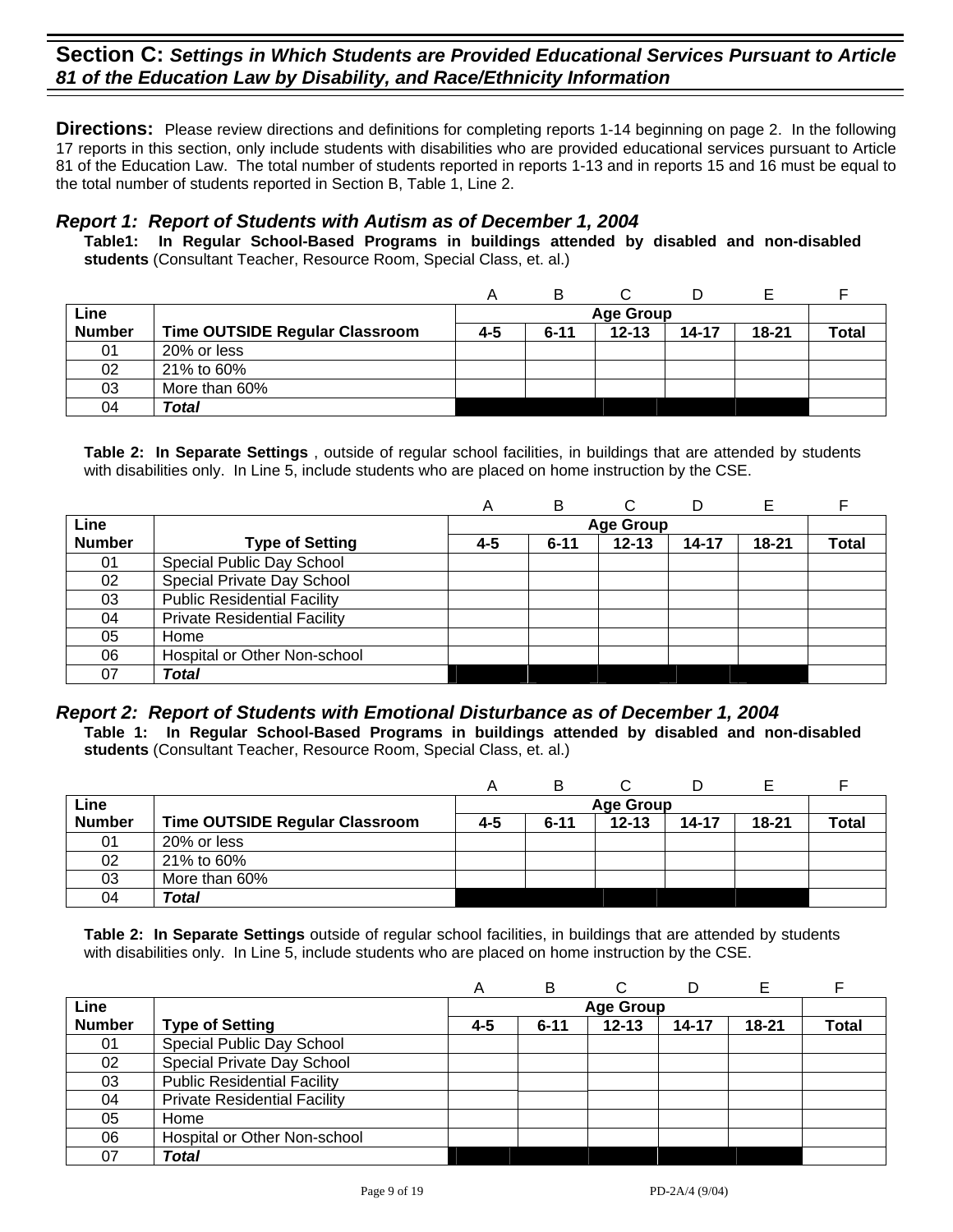## *Report 3: Report of Students with Learning Disabilities as of December 1, 2004*

**Table 1: In Regular School-Based Programs in buildings attended by disabled and non-disabled students** (Consultant Teacher, Resource Room, Special Class, et. al.)

|               |                                | А   | В        |                  |       |       |              |
|---------------|--------------------------------|-----|----------|------------------|-------|-------|--------------|
| Line          |                                |     |          | <b>Age Group</b> |       |       |              |
| <b>Number</b> | Time OUTSIDE Regular Classroom | 4-5 | $6 - 11$ | $12 - 13$        | 14-17 | 18-21 | <b>Total</b> |
| 01            | 20% or less                    |     |          |                  |       |       |              |
| 02            | 21% to 60%                     |     |          |                  |       |       |              |
| 03            | More than 60%                  |     |          |                  |       |       |              |
| 04            | Total                          |     |          |                  |       |       |              |

**Table 2: In Separate Settings** outside of regular school facilities, in buildings that are attended by students with disabilities only. In Line 5, include students who are placed on home instruction by the CSE.

|               |                                     | A   | B        |                  | D         |           |              |
|---------------|-------------------------------------|-----|----------|------------------|-----------|-----------|--------------|
| Line          |                                     |     |          | <b>Age Group</b> |           |           |              |
| <b>Number</b> | <b>Type of Setting</b>              | 4-5 | $6 - 11$ | $12 - 13$        | $14 - 17$ | $18 - 21$ | <b>Total</b> |
| 01            | Special Public Day School           |     |          |                  |           |           |              |
| 02            | Special Private Day School          |     |          |                  |           |           |              |
| 03            | <b>Public Residential Facility</b>  |     |          |                  |           |           |              |
| 04            | <b>Private Residential Facility</b> |     |          |                  |           |           |              |
| 05            | Home                                |     |          |                  |           |           |              |
| 06            | Hospital or Other Non-school        |     |          |                  |           |           |              |
| 07            | Total                               |     |          |                  |           |           |              |

#### *Report 4: Report of Students with Mental Retardation as of December 1, 2004*

**Table 1: In Regular School-Based Programs in buildings attended by disabled and non-disabled students** (Consultant Teacher, Resource Room, Special Class, et. al.)

|               |                                | Α   | B        |                  |       |           |       |
|---------------|--------------------------------|-----|----------|------------------|-------|-----------|-------|
| Line          |                                |     |          | <b>Age Group</b> |       |           |       |
| <b>Number</b> | Time OUTSIDE Regular Classroom | 4-5 | $6 - 11$ | $12 - 13$        | 14-17 | $18 - 21$ | Total |
| 01            | 20% or less                    |     |          |                  |       |           |       |
| 02            | 21% to 60%                     |     |          |                  |       |           |       |
| 03            | More than 60%                  |     |          |                  |       |           |       |
| 04            | Total                          |     |          |                  |       |           |       |

|               |                                     | A   | B        |                  |       |           |       |
|---------------|-------------------------------------|-----|----------|------------------|-------|-----------|-------|
| Line          |                                     |     |          | <b>Age Group</b> |       |           |       |
| <b>Number</b> | <b>Type of Setting</b>              | 4-5 | $6 - 11$ | $12 - 13$        | 14-17 | $18 - 21$ | Total |
| 01            | Special Public Day School           |     |          |                  |       |           |       |
| 02            | Special Private Day School          |     |          |                  |       |           |       |
| 03            | <b>Public Residential Facility</b>  |     |          |                  |       |           |       |
| 04            | <b>Private Residential Facility</b> |     |          |                  |       |           |       |
| 05            | Home                                |     |          |                  |       |           |       |
| 06            | Hospital or Other Non-school        |     |          |                  |       |           |       |
| 07            | Total                               |     |          |                  |       |           |       |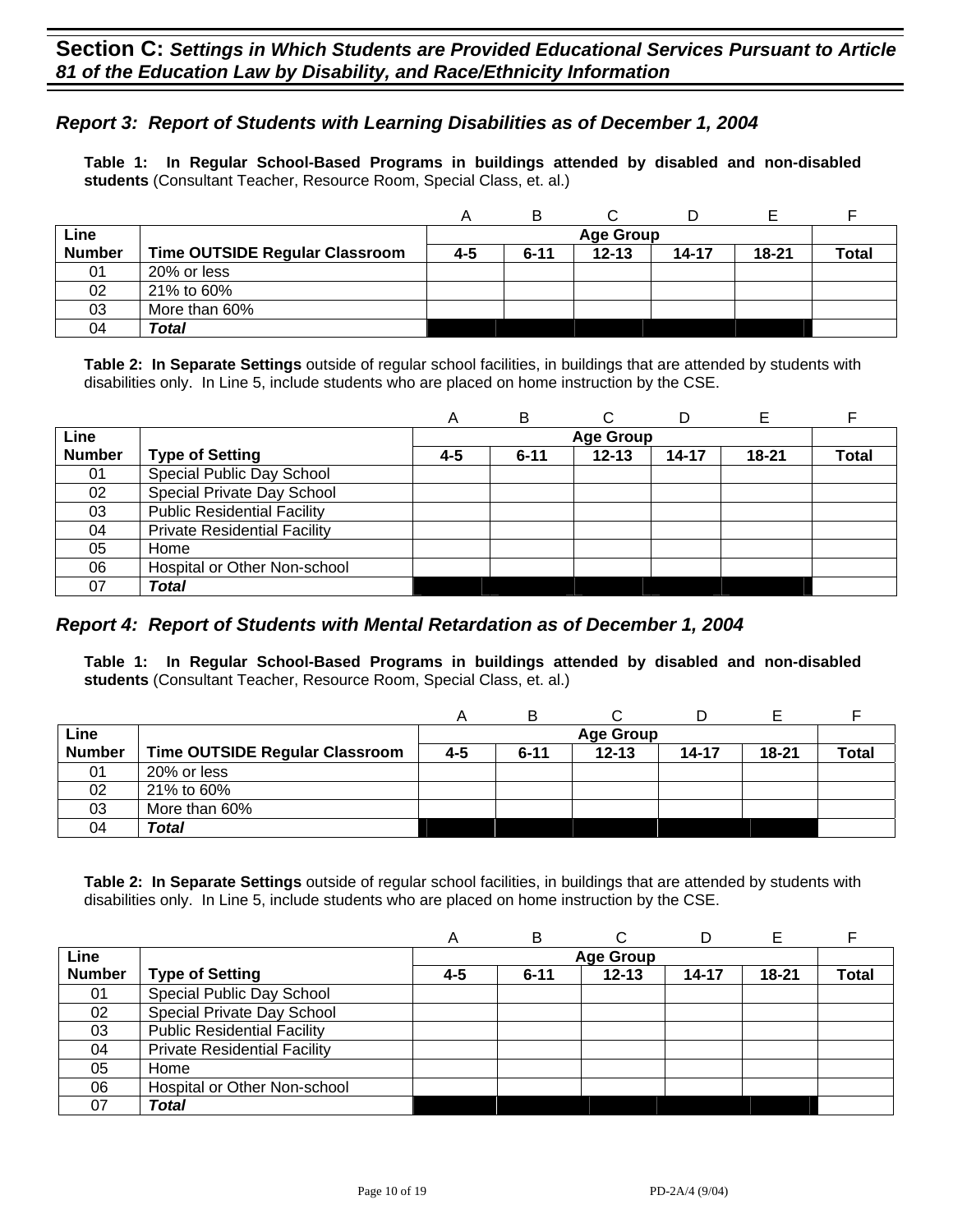## *Report 5: Report of Students with Deafness as of December 1, 2004*

**Table 1: In Regular School-Based Programs in buildings attended by disabled and non-disabled students** (Consultant Teacher, Resource Room, Special Class, et. al.)

|               |                                       | Α       |                  |           |           |           |       |  |  |
|---------------|---------------------------------------|---------|------------------|-----------|-----------|-----------|-------|--|--|
| Line          |                                       |         | <b>Age Group</b> |           |           |           |       |  |  |
| <b>Number</b> | <b>Time OUTSIDE Regular Classroom</b> | $4 - 5$ | $6 - 11$         | $12 - 13$ | $14 - 17$ | $18 - 21$ | Total |  |  |
| 01            | 20% or less                           |         |                  |           |           |           |       |  |  |
| 02            | 21% to 60%                            |         |                  |           |           |           |       |  |  |
| 03            | More than 60%                         |         |                  |           |           |           |       |  |  |
| 04            | Total                                 |         |                  |           |           |           |       |  |  |

**Table 2: In Separate Settings** outside of regular school facilities, in buildings that are attended by students with disabilities only. In Line 5, include students who are placed on home instruction by the CSE.

|               |                                     | A   | в        |                  |       |           |              |
|---------------|-------------------------------------|-----|----------|------------------|-------|-----------|--------------|
| Line          |                                     |     |          | <b>Age Group</b> |       |           |              |
| <b>Number</b> | <b>Type of Setting</b>              | 4-5 | $6 - 11$ | $12 - 13$        | 14-17 | $18 - 21$ | <b>Total</b> |
| 01            | Special Public Day School           |     |          |                  |       |           |              |
| 02            | Special Private Day School          |     |          |                  |       |           |              |
| 03            | <b>Public Residential Facility</b>  |     |          |                  |       |           |              |
| 04            | <b>Private Residential Facility</b> |     |          |                  |       |           |              |
| 05            | Home                                |     |          |                  |       |           |              |
| 06            | Hospital or Other Non-school        |     |          |                  |       |           |              |
| 07            | <b>Total</b>                        |     |          |                  |       |           |              |

#### *Report 6: Report of Students with Hearing Impairments as of December 1, 2004*

**Table 1: In Regular School-Based Programs in buildings attended by disabled and non-disabled students** (Consultant Teacher, Resource Room, Special Class, et. al.)

| Line          |                                |     |          | <b>Age Group</b> |       |       |              |
|---------------|--------------------------------|-----|----------|------------------|-------|-------|--------------|
| <b>Number</b> | Time OUTSIDE Regular Classroom | 4-5 | $6 - 11$ | $12 - 13$        | 14-17 | 18-21 | <b>Total</b> |
| 01            | 20% or less                    |     |          |                  |       |       |              |
| 02            | 21% to 60%                     |     |          |                  |       |       |              |
| 03            | More than 60%                  |     |          |                  |       |       |              |
| 04            | Total                          |     |          |                  |       |       |              |

|               |                                     | $\forall$ | B        |                  |       |           |              |
|---------------|-------------------------------------|-----------|----------|------------------|-------|-----------|--------------|
| Line          |                                     |           |          | <b>Age Group</b> |       |           |              |
| <b>Number</b> | <b>Type of Setting</b>              | 4-5       | $6 - 11$ | $12 - 13$        | 14-17 | $18 - 21$ | <b>Total</b> |
| 01            | Special Public Day School           |           |          |                  |       |           |              |
| 02            | Special Private Day School          |           |          |                  |       |           |              |
| 03            | <b>Public Residential Facility</b>  |           |          |                  |       |           |              |
| 04            | <b>Private Residential Facility</b> |           |          |                  |       |           |              |
| 05            | Home                                |           |          |                  |       |           |              |
| 06            | Hospital or Other Non-school        |           |          |                  |       |           |              |
| 07            | Total                               |           |          |                  |       |           |              |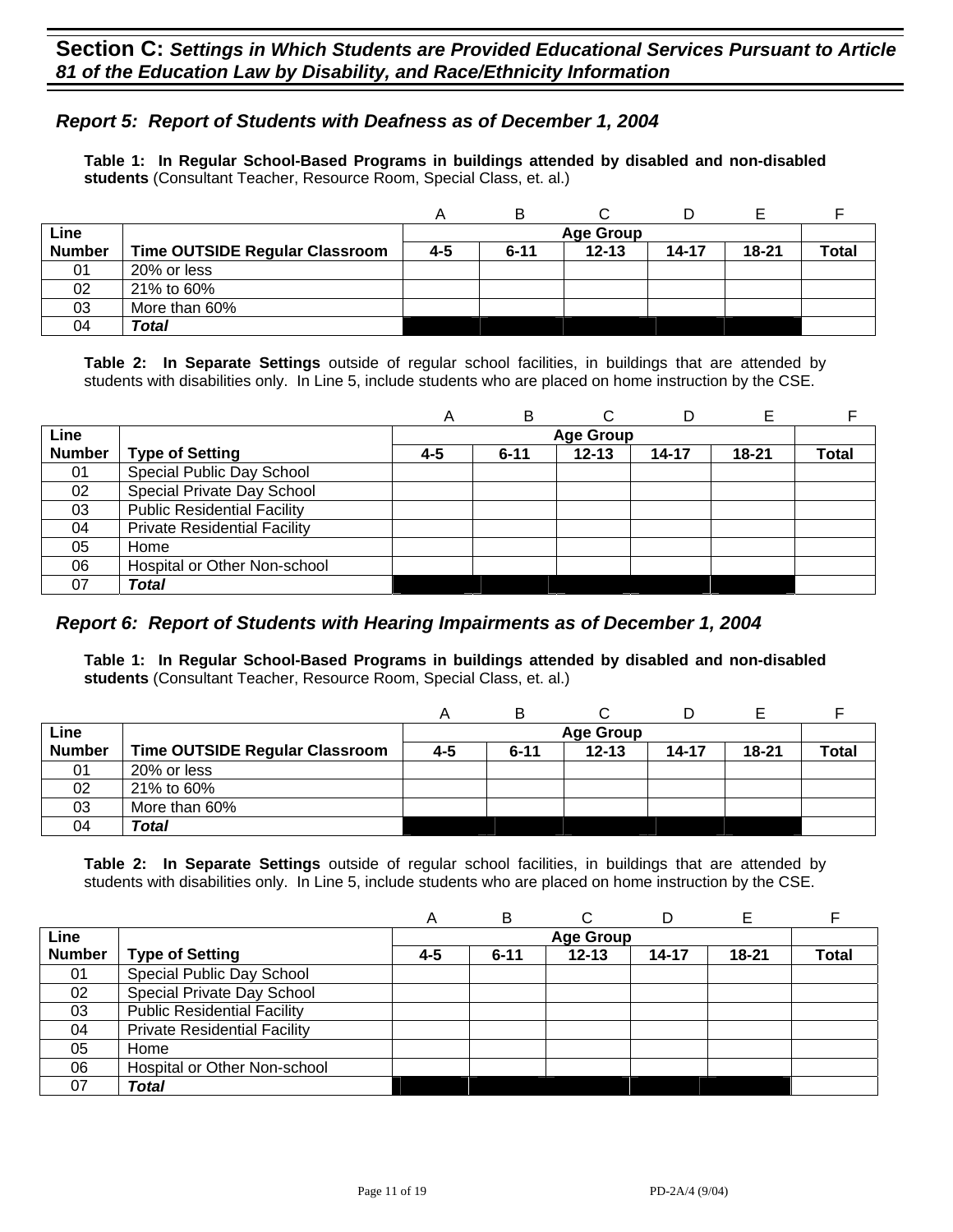### *Report 7: Report of Students with Speech or Language Impairments as of December 1, 2004*

**Table 1: In Regular School-Based Programs in buildings attended by disabled and non-disabled students** (Consultant Teacher, Resource Room, Special Class, et. al.)

|               |                                       |     | в        |                  |           |           |              |
|---------------|---------------------------------------|-----|----------|------------------|-----------|-----------|--------------|
| Line          |                                       |     |          | <b>Age Group</b> |           |           |              |
| <b>Number</b> | <b>Time OUTSIDE Regular Classroom</b> | 4-5 | $6 - 11$ | $12 - 13$        | $14 - 17$ | $18 - 21$ | <b>Total</b> |
| 01            | 20% or less                           |     |          |                  |           |           |              |
| 02            | 21% to 60%                            |     |          |                  |           |           |              |
| 03            | More than 60%                         |     |          |                  |           |           |              |
| 04            | Total                                 |     |          |                  |           |           |              |

**Table 2: In Separate Settings** outside of regular school facilities, in buildings that are attended by students with disabilities only. In Line 5, include students who are placed on home instruction by the CSE.

|               |                                     | Α   | в        | С                | D     |           |              |
|---------------|-------------------------------------|-----|----------|------------------|-------|-----------|--------------|
| Line          |                                     |     |          | <b>Age Group</b> |       |           |              |
| <b>Number</b> | <b>Type of Setting</b>              | 4-5 | $6 - 11$ | $12 - 13$        | 14-17 | $18 - 21$ | <b>Total</b> |
| 01            | Special Public Day School           |     |          |                  |       |           |              |
| 02            | Special Private Day School          |     |          |                  |       |           |              |
| 03            | <b>Public Residential Facility</b>  |     |          |                  |       |           |              |
| 04            | <b>Private Residential Facility</b> |     |          |                  |       |           |              |
| 05            | Home                                |     |          |                  |       |           |              |
| 06            | Hospital or Other Non-school        |     |          |                  |       |           |              |
| 07            | Total                               |     |          |                  |       |           |              |

#### *Report 8: Report of Students with Visual Impairments (including Blindness) as of December 1, 2004*

**Table 1: In Regular School-Based Programs in buildings attended by disabled and non-disabled students** (Consultant Teacher, Resource Room, Special Class, et. al.)

|               |                                       |     | в                |           |           |           |              |  |  |
|---------------|---------------------------------------|-----|------------------|-----------|-----------|-----------|--------------|--|--|
| Line          |                                       |     | <b>Age Group</b> |           |           |           |              |  |  |
| <b>Number</b> | <b>Time OUTSIDE Regular Classroom</b> | 4-5 | $6 - 11$         | $12 - 13$ | $14 - 17$ | $18 - 21$ | <b>Total</b> |  |  |
| 01            | 20% or less                           |     |                  |           |           |           |              |  |  |
| 02            | 21% to 60%                            |     |                  |           |           |           |              |  |  |
| 03            | More than 60%                         |     |                  |           |           |           |              |  |  |
| 04            | Total                                 |     |                  |           |           |           |              |  |  |

|               |                                     | Α   | в        |                  |           |           |       |
|---------------|-------------------------------------|-----|----------|------------------|-----------|-----------|-------|
| Line          |                                     |     |          | <b>Age Group</b> |           |           |       |
| <b>Number</b> | <b>Type of Setting</b>              | 4-5 | $6 - 11$ | $12 - 13$        | $14 - 17$ | $18 - 21$ | Total |
| 01            | Special Public Day School           |     |          |                  |           |           |       |
| 02            | Special Private Day School          |     |          |                  |           |           |       |
| 03            | <b>Public Residential Facility</b>  |     |          |                  |           |           |       |
| 04            | <b>Private Residential Facility</b> |     |          |                  |           |           |       |
| 05            | Home                                |     |          |                  |           |           |       |
| 06            | Hospital or Other Non-school        |     |          |                  |           |           |       |
| 07            | Total                               |     |          |                  |           |           |       |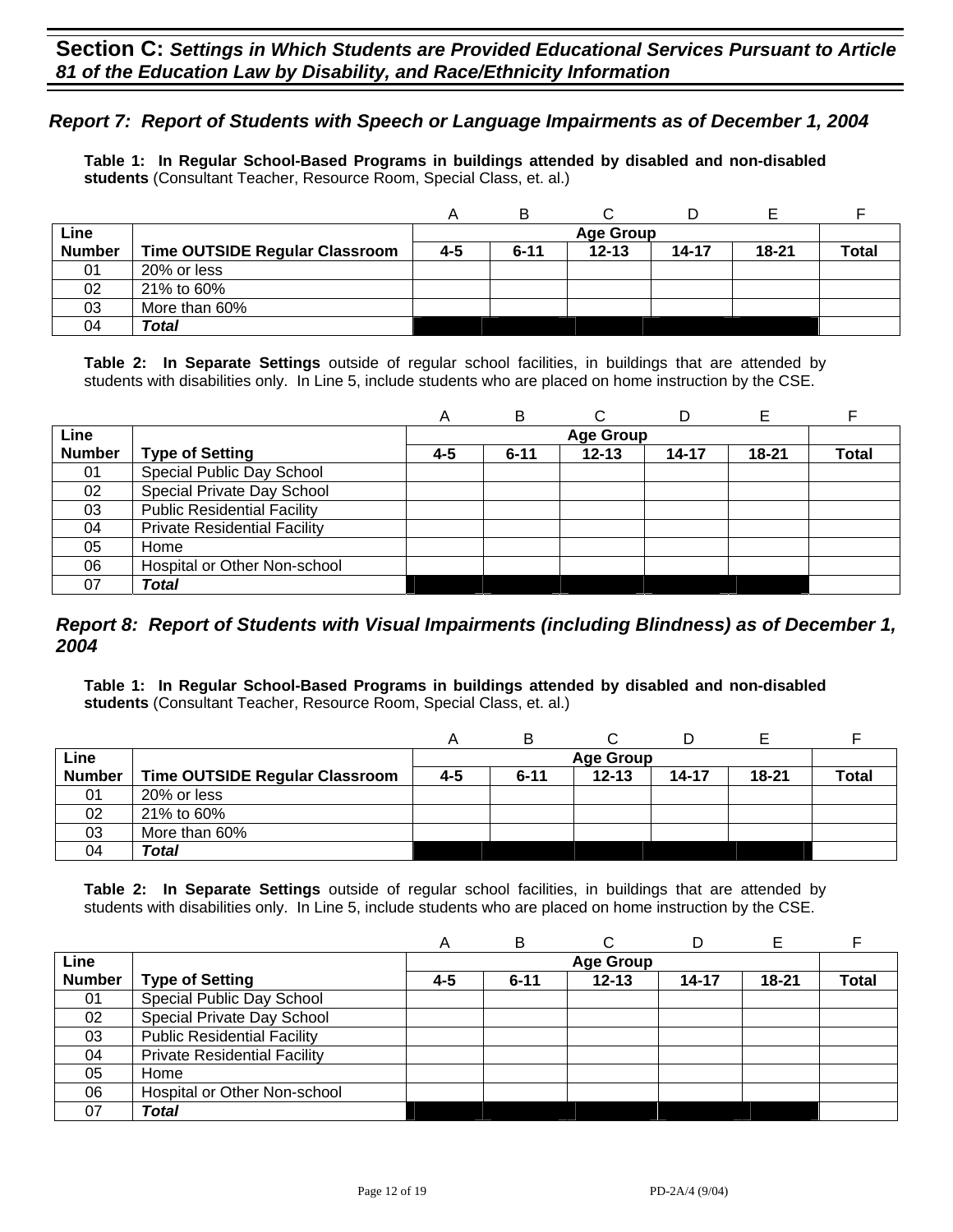## *Report 9: Report of Students with Orthopedic Impairments as of December 1, 2004*

**Table 1: In Regular School-Based Programs in buildings attended by disabled and non-disabled students** (Consultant Teacher, Resource Room, Special Class, et. al.)

|               |                                |     | в                |           |           |           |              |  |  |  |
|---------------|--------------------------------|-----|------------------|-----------|-----------|-----------|--------------|--|--|--|
| Line          |                                |     | <b>Age Group</b> |           |           |           |              |  |  |  |
| <b>Number</b> | Time OUTSIDE Regular Classroom | 4-5 | $6 - 11$         | $12 - 13$ | $14 - 17$ | $18 - 21$ | <b>Total</b> |  |  |  |
| 01            | 20% or less                    |     |                  |           |           |           |              |  |  |  |
| 02            | 21% to 60%                     |     |                  |           |           |           |              |  |  |  |
| 03            | More than 60%                  |     |                  |           |           |           |              |  |  |  |
| 04            | Total                          |     |                  |           |           |           |              |  |  |  |

**Table 2: In Separate Settings** outside of regular school facilities, in buildings that are attended by students with disabilities only. In Line 5, include students who are placed on home instruction by the CSE.

|               |                                     | A   | В        | C                | D     | Е         |       |
|---------------|-------------------------------------|-----|----------|------------------|-------|-----------|-------|
| Line          |                                     |     |          | <b>Age Group</b> |       |           |       |
| <b>Number</b> | <b>Type of Setting</b>              | 4-5 | $6 - 11$ | $12 - 13$        | 14-17 | $18 - 21$ | Total |
| 01            | Special Public Day School           |     |          |                  |       |           |       |
| 02            | Special Private Day School          |     |          |                  |       |           |       |
| 03            | <b>Public Residential Facility</b>  |     |          |                  |       |           |       |
| 04            | <b>Private Residential Facility</b> |     |          |                  |       |           |       |
| 05            | Home                                |     |          |                  |       |           |       |
| 06            | Hospital or Other Non-school        |     |          |                  |       |           |       |
| 07            | Total                               |     |          |                  |       |           |       |

#### *Report 10: Report of Students with Other Health Impairments as of December 1, 2004*

**Table 1: In Regular School-Based Programs in buildings attended by disabled and non-disabled students** (Consultant Teacher, Resource Room, Special Class, et. al.)

|               |                                |     | в                |           |           |       |              |  |  |  |
|---------------|--------------------------------|-----|------------------|-----------|-----------|-------|--------------|--|--|--|
| Line          |                                |     | <b>Age Group</b> |           |           |       |              |  |  |  |
| <b>Number</b> | Time OUTSIDE Regular Classroom | 4-5 | $6 - 11$         | $12 - 13$ | $14 - 17$ | 18-21 | <b>Total</b> |  |  |  |
| 01            | 20% or less                    |     |                  |           |           |       |              |  |  |  |
| 02            | 21% to 60%                     |     |                  |           |           |       |              |  |  |  |
| 03            | More than 60%                  |     |                  |           |           |       |              |  |  |  |
| 04            | Total                          |     |                  |           |           |       |              |  |  |  |

|               |                                     | Α   | в        |                  |           |           |              |
|---------------|-------------------------------------|-----|----------|------------------|-----------|-----------|--------------|
| Line          |                                     |     |          | <b>Age Group</b> |           |           |              |
| <b>Number</b> | <b>Type of Setting</b>              | 4-5 | $6 - 11$ | $12 - 13$        | $14 - 17$ | $18 - 21$ | <b>Total</b> |
| 01            | Special Public Day School           |     |          |                  |           |           |              |
| 02            | Special Private Day School          |     |          |                  |           |           |              |
| 03            | <b>Public Residential Facility</b>  |     |          |                  |           |           |              |
| 04            | <b>Private Residential Facility</b> |     |          |                  |           |           |              |
| 05            | Home                                |     |          |                  |           |           |              |
| 06            | Hospital or Other Non-school        |     |          |                  |           |           |              |
| 07            | <b>Total</b>                        |     |          |                  |           |           |              |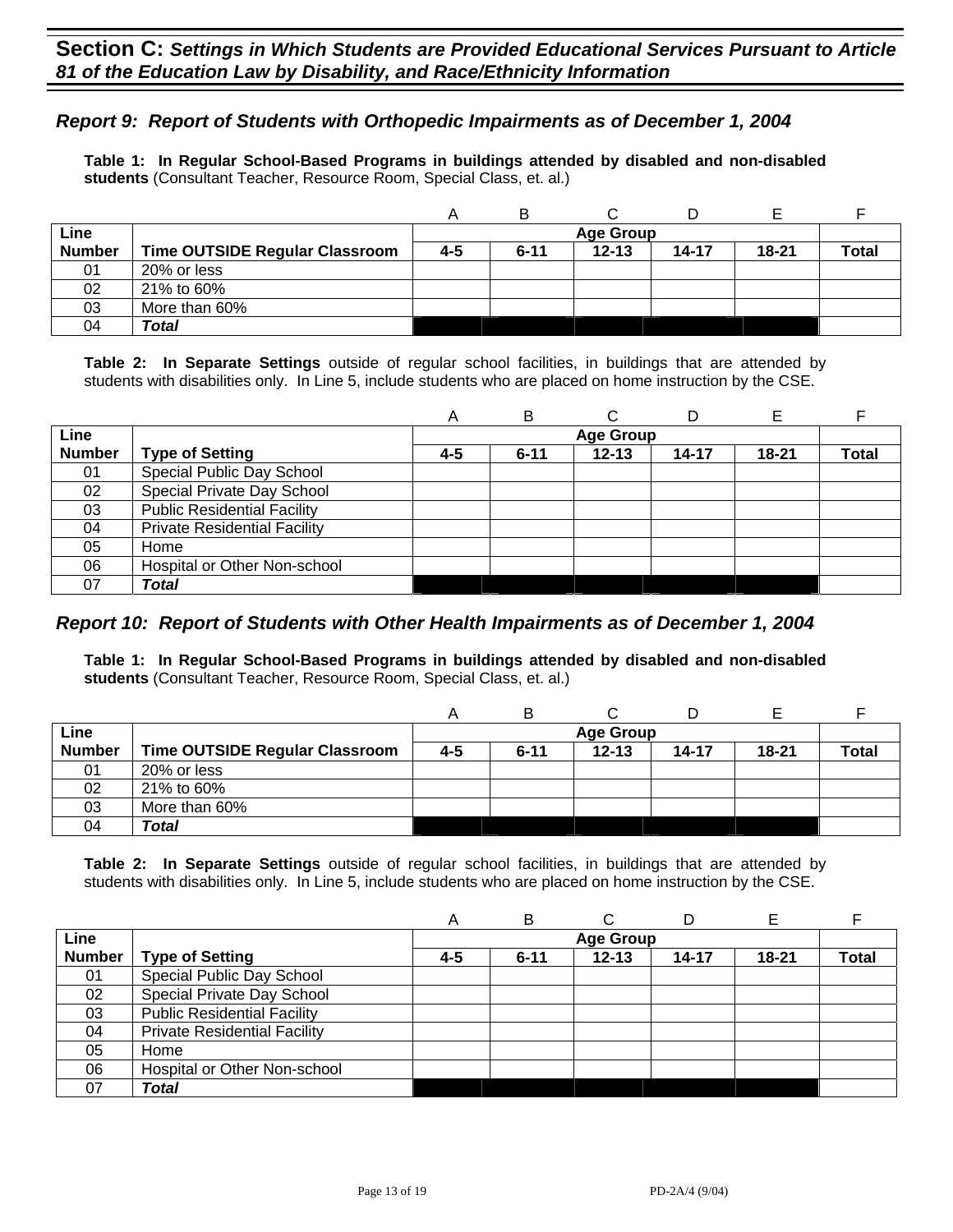## *Report 11: Report of Students with Multiple Disabilities as of December 1, 2004*

**Table 1: In Regular School-Based Programs in buildings attended by disabled and non-disabled students** (Consultant Teacher, Resource Room, Special Class, et. al.)

|               |                                       |     | B                |           |       |           |              |  |  |
|---------------|---------------------------------------|-----|------------------|-----------|-------|-----------|--------------|--|--|
| Line          |                                       |     | <b>Age Group</b> |           |       |           |              |  |  |
| <b>Number</b> | <b>Time OUTSIDE Regular Classroom</b> | 4-5 | $6 - 11$         | $12 - 13$ | 14-17 | $18 - 21$ | <b>Total</b> |  |  |
| 01            | 20% or less                           |     |                  |           |       |           |              |  |  |
| 02            | 21% to 60%                            |     |                  |           |       |           |              |  |  |
| 03            | More than 60%                         |     |                  |           |       |           |              |  |  |
| 04            | Total                                 |     |                  |           |       |           |              |  |  |

**Table 2: In Separate Settings** outside of regular school facilities, in buildings that are attended by students with disabilities only. In Line 5, include students who are placed on home instruction by the CSE.

|               |                                     | A   | в        |                  | D     | Е     |       |
|---------------|-------------------------------------|-----|----------|------------------|-------|-------|-------|
| Line          |                                     |     |          | <b>Age Group</b> |       |       |       |
| <b>Number</b> | <b>Type of Setting</b>              | 4-5 | $6 - 11$ | $12 - 13$        | 14-17 | 18-21 | Total |
| 01            | Special Public Day School           |     |          |                  |       |       |       |
| 02            | Special Private Day School          |     |          |                  |       |       |       |
| 03            | <b>Public Residential Facility</b>  |     |          |                  |       |       |       |
| 04            | <b>Private Residential Facility</b> |     |          |                  |       |       |       |
| 05            | Home                                |     |          |                  |       |       |       |
| 06            | Hospital or Other Non-school        |     |          |                  |       |       |       |
| 07            | Total                               |     |          |                  |       |       |       |

#### *Report 12: Report of Students with Deaf - Blindness as of December 1, 2004*

**Table 1: In Regular School-Based Programs in buildings attended by disabled and non-disabled students** (Consultant Teacher, Resource Room, Special Class, et. al.)

|               |                                |     | B        |                  |           |           |              |
|---------------|--------------------------------|-----|----------|------------------|-----------|-----------|--------------|
| Line          |                                |     |          | <b>Age Group</b> |           |           |              |
| <b>Number</b> | Time OUTSIDE Regular Classroom | 4-5 | $6 - 11$ | $12 - 13$        | $14 - 17$ | $18 - 21$ | <b>Total</b> |
| 01            | 20% or less                    |     |          |                  |           |           |              |
| 02            | 21% to 60%                     |     |          |                  |           |           |              |
| 03            | More than 60%                  |     |          |                  |           |           |              |
| 04            | Total                          |     |          |                  |           |           |              |

|               |                                     | А       | в        | C                |           | Е         |              |
|---------------|-------------------------------------|---------|----------|------------------|-----------|-----------|--------------|
| Line          |                                     |         |          | <b>Age Group</b> |           |           |              |
| <b>Number</b> | <b>Type of Setting</b>              | $4 - 5$ | $6 - 11$ | $12 - 13$        | $14 - 17$ | $18 - 21$ | <b>Total</b> |
| 01            | Special Public Day School           |         |          |                  |           |           |              |
| 02            | Special Private Day School          |         |          |                  |           |           |              |
| 03            | <b>Public Residential Facility</b>  |         |          |                  |           |           |              |
| 04            | <b>Private Residential Facility</b> |         |          |                  |           |           |              |
| 05            | Home                                |         |          |                  |           |           |              |
| 06            | Hospital or Other Non-school        |         |          |                  |           |           |              |
| 07            | Total                               |         |          |                  |           |           |              |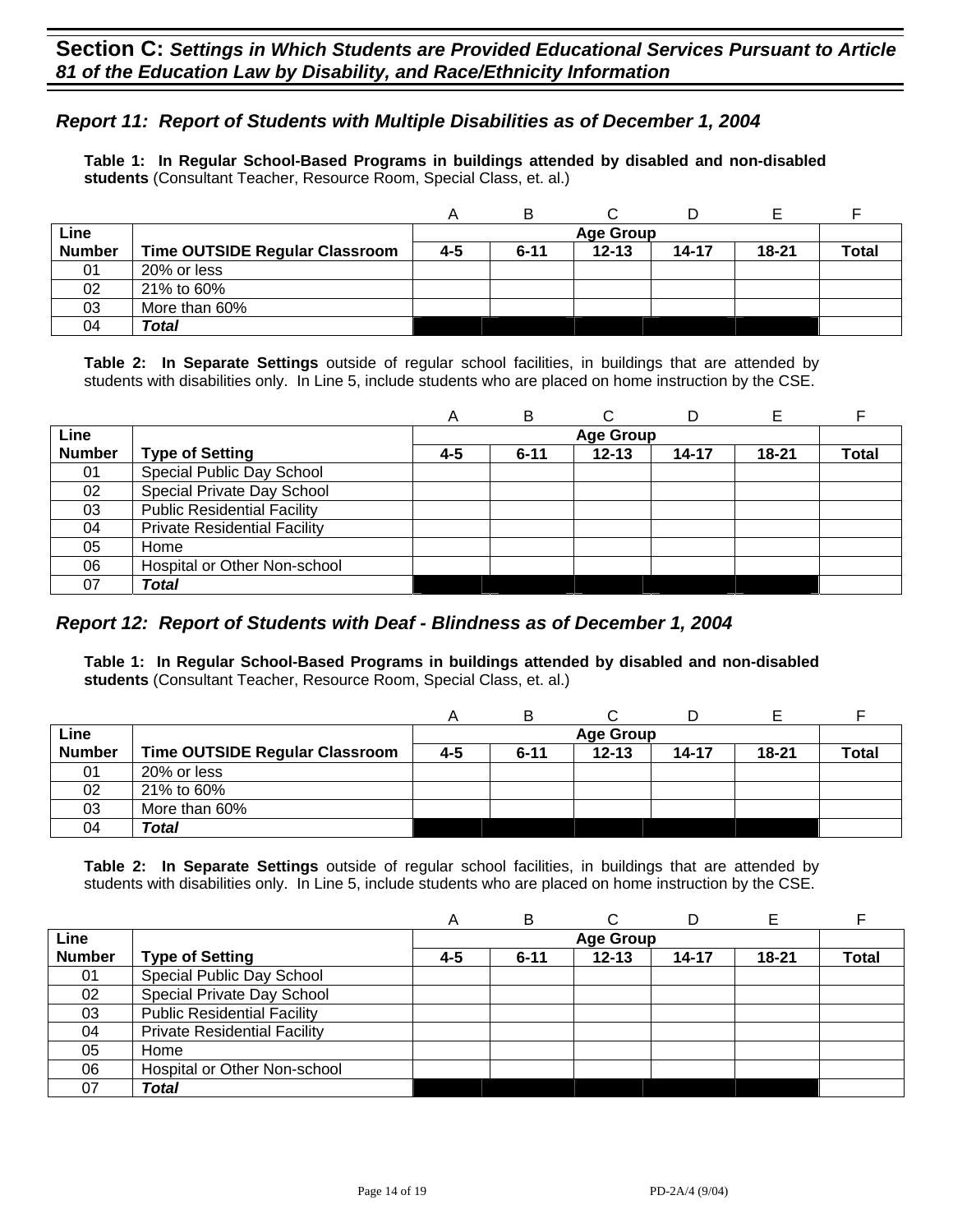## *Report 13: Report of Students with Traumatic Brain Injury as of December 1, 2004*

**Table 1: In Regular School-Based Programs in buildings attended by disabled and non-disabled students** (Consultant Teacher, Resource Room, Special Class, et. al.)

|               |                                |     | в        |                  |           |       |              |
|---------------|--------------------------------|-----|----------|------------------|-----------|-------|--------------|
| Line          |                                |     |          | <b>Age Group</b> |           |       |              |
| <b>Number</b> | Time OUTSIDE Regular Classroom | 4-5 | $6 - 11$ | $12 - 13$        | $14 - 17$ | 18-21 | <b>Total</b> |
| 01            | 20% or less                    |     |          |                  |           |       |              |
| 02            | 21% to 60%                     |     |          |                  |           |       |              |
| 03            | More than 60%                  |     |          |                  |           |       |              |
| 04            | Total                          |     |          |                  |           |       |              |

|               |                                     | A   | в        | ⌒                | D     |           |              |
|---------------|-------------------------------------|-----|----------|------------------|-------|-----------|--------------|
| Line          |                                     |     |          | <b>Age Group</b> |       |           |              |
| <b>Number</b> | <b>Type of Setting</b>              | 4-5 | $6 - 11$ | $12 - 13$        | 14-17 | $18 - 21$ | <b>Total</b> |
| 01            | Special Public Day School           |     |          |                  |       |           |              |
| 02            | Special Private Day School          |     |          |                  |       |           |              |
| 03            | <b>Public Residential Facility</b>  |     |          |                  |       |           |              |
| 04            | <b>Private Residential Facility</b> |     |          |                  |       |           |              |
| 05            | Home                                |     |          |                  |       |           |              |
| 06            | Hospital or Other Non-school        |     |          |                  |       |           |              |
| 07            | Total                               |     |          |                  |       |           |              |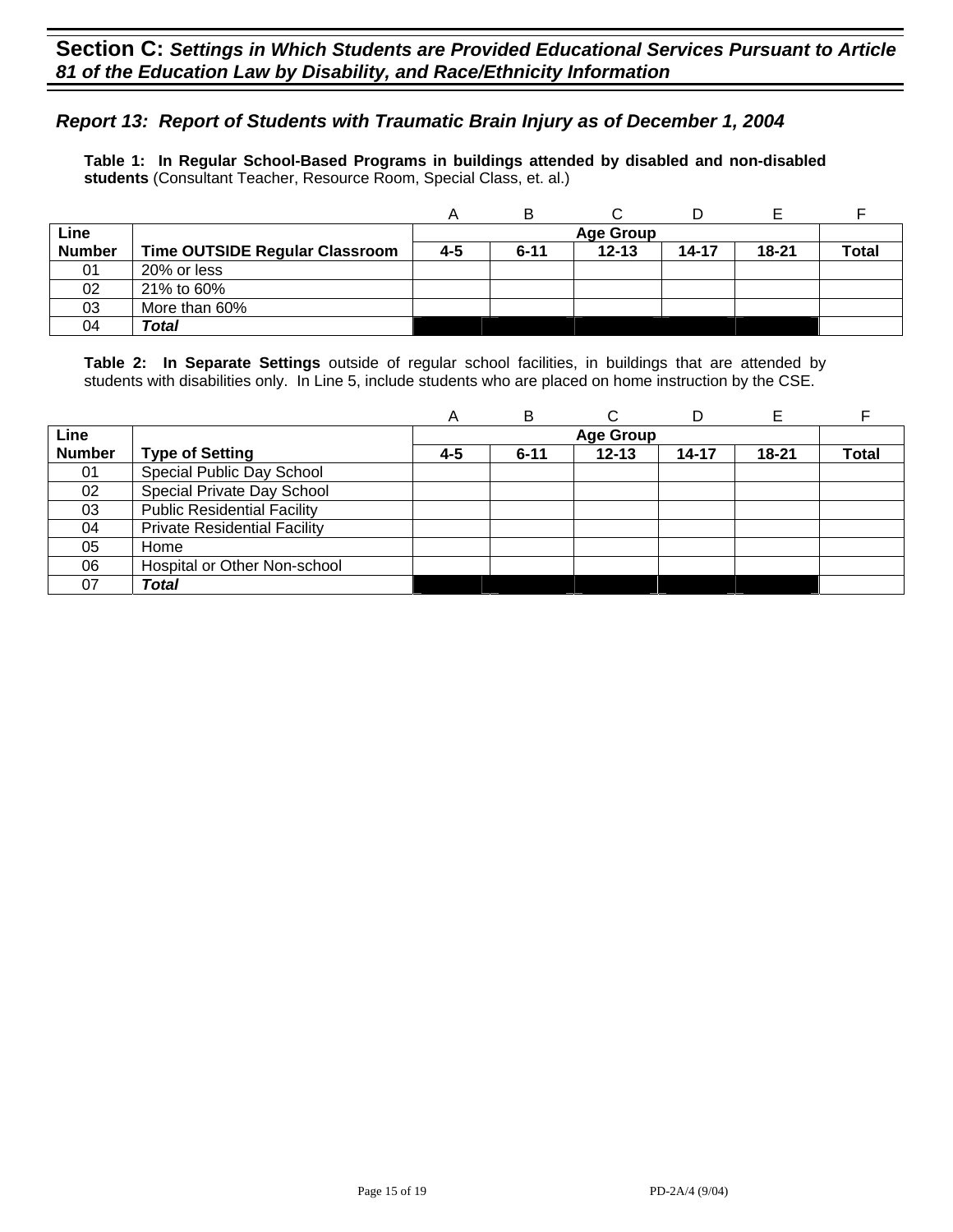### *Report 14: Summary Report of All Students with Disabilities as of December 1, 2004*

The two tables below aggregate the data reported in Reports 1 to 13 to facilitate State and local data verification procedures. Completing these two tables will facilitate the reporting of race/ethnicity data in Reports 15 and 16.

**Table 1: In Regular School-Based Programs in buildings attended by disabled and non-disabled students** (Consultant Teacher, Resource Room, Special Class, et. al.)

|               |                                       |         | в        |           |           |           |              |
|---------------|---------------------------------------|---------|----------|-----------|-----------|-----------|--------------|
| Line          |                                       |         |          |           |           |           |              |
| <b>Number</b> | <b>Time OUTSIDE Regular Classroom</b> | $4 - 5$ | $6 - 11$ | $12 - 13$ | $14 - 17$ | $18 - 21$ | <b>Total</b> |
| 01            | 20% or less                           |         |          |           |           |           |              |
| 02            | 21% to 60%                            |         |          |           |           |           |              |
| 03            | More than 60%                         |         |          |           |           |           |              |
| 04            | Total                                 |         |          |           |           |           |              |

**Table 2: In Separate Settings** outside of regular school facilities, in buildings that are attended by students with disabilities only. In Line 5, include students who are placed on home instruction by the CSE.

|               |                                     | A       | B                | С         |       |           |              |  |  |
|---------------|-------------------------------------|---------|------------------|-----------|-------|-----------|--------------|--|--|
| Line          | <b>Type of Setting</b>              |         | <b>Age Group</b> |           |       |           |              |  |  |
| <b>Number</b> |                                     | $4 - 5$ | $6 - 11$         | $12 - 13$ | 14-17 | $18 - 21$ | <b>Total</b> |  |  |
| 01            | Special Public Day School           |         |                  |           |       |           |              |  |  |
| 02            | Special Private Day School          |         |                  |           |       |           |              |  |  |
| 03            | <b>Public Residential Facility</b>  |         |                  |           |       |           |              |  |  |
| 04            | <b>Private Residential Facility</b> |         |                  |           |       |           |              |  |  |
| 05            | Home                                |         |                  |           |       |           |              |  |  |
| 06            | Hospital or Other Non-school        |         |                  |           |       |           |              |  |  |
| 07            | Total                               |         |                  |           |       |           |              |  |  |

*Notes for Reviewing Data Reported in Report 14 Above:* 

- The Report 14 total in Table 1, Line 4, Column F, plus the total in Table 2, Line 7, Column F must equal the total in Section B, Table 1, Line 2 (students provided services pursuant to Article 81) of this PD-2A/4 form.
- The total in each cell of Tables 1 and 2 of Report 14 should be the cumulative total of the corresponding cells from Reports 1-13.
- The totals on each line of Column F in Tables 1 and 2 above should be identical to the totals in Column F of each line in Tables 1 and 2 of Report 15.
- The total for Table 1 plus Table 2 above should equal the total reported in Line 14 of Column F of Report 16.
- The total for Report 14, Table 1, Columns D and E plus Table 2, Columns D and E must be equal to the total number of students reported in Report 17.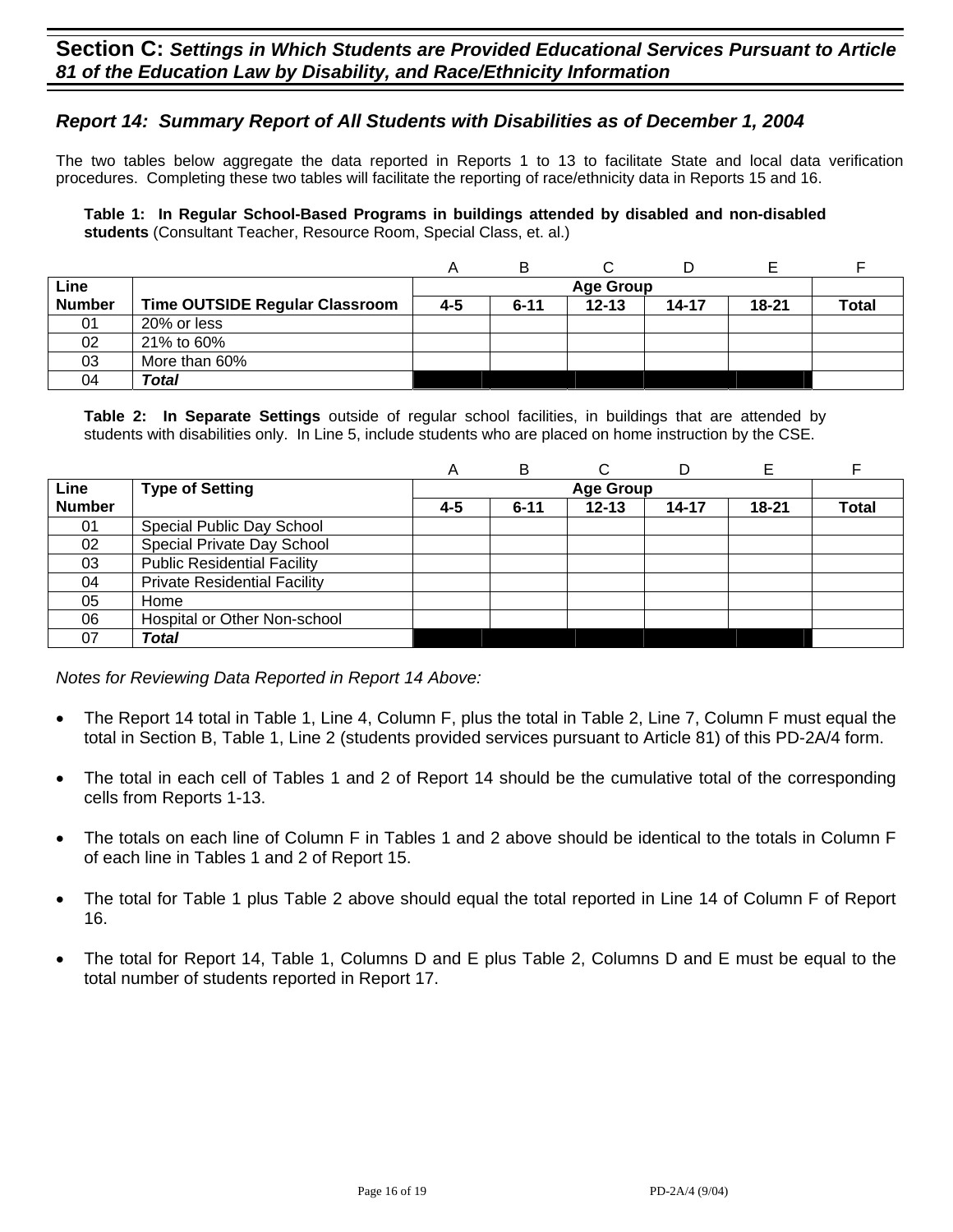## *Report 15: Report of Students with Disabilities Provided Educational Services Pursuant to Article 81, as of December 1, 2004, by Race/Ethnicity Category and Type of Placement*

For all students reported in Table 1 and Table 2 of Report 14, enter the number that appear to belong, identify with, or are regarded in the community as belonging to each race/ethnic group. (Each student should be counted once.) The Total (Column F) for each Line in this Report must match the Total (Column F) for each Line in Report 14.

**Table 1: In Regular School-Based Programs in buildings attended by disabled and non-disabled students** (Consultant Teacher, Resource Room, Special Class, et. al.)

|                       |                 | A                                                 | B                                                | C                                                     | D               | Е                                              | F            |
|-----------------------|-----------------|---------------------------------------------------|--------------------------------------------------|-------------------------------------------------------|-----------------|------------------------------------------------|--------------|
| Line<br><b>Number</b> | <b>Settings</b> | American<br>Indian or<br>Alaskan<br><b>Native</b> | Asian<br>or<br><b>Pacific</b><br><b>Islander</b> | <b>Black</b><br>(not of<br><b>Hispanic</b><br>origin) | <b>Hispanic</b> | White<br>(not of<br><b>Hispanic</b><br>origin) | <b>Total</b> |
| 01                    | 20% or less     |                                                   |                                                  |                                                       |                 |                                                |              |
| 02                    | 21% to 60%      |                                                   |                                                  |                                                       |                 |                                                |              |
| 03                    | More than 60%   |                                                   |                                                  |                                                       |                 |                                                |              |
| 04                    | <b>Total</b>    |                                                   |                                                  |                                                       |                 |                                                |              |

|               |                                           | A                                | B                                    | C                                          | D               | E                                          | F     |
|---------------|-------------------------------------------|----------------------------------|--------------------------------------|--------------------------------------------|-----------------|--------------------------------------------|-------|
| <b>Line</b>   |                                           | American<br>Indian or<br>Alaskan | Asian<br><b>or</b><br><b>Pacific</b> | <b>Black</b><br>(not of<br><b>Hispanic</b> |                 | <b>White</b><br>(not of<br><b>Hispanic</b> |       |
| <b>Number</b> | <b>Type of Setting</b>                    | <b>Native</b>                    | <b>Islander</b>                      | origin)                                    | <b>Hispanic</b> | origin)                                    | Total |
| 01            | <b>Special Public</b><br>Day School       |                                  |                                      |                                            |                 |                                            |       |
| 02            | <b>Special Private</b><br>Day School      |                                  |                                      |                                            |                 |                                            |       |
| 03            | Public<br><b>Residential</b><br>Facility  |                                  |                                      |                                            |                 |                                            |       |
| 04            | Private<br><b>Residential</b><br>Facility |                                  |                                      |                                            |                 |                                            |       |
| 05            | Home                                      |                                  |                                      |                                            |                 |                                            |       |
| 06            | <b>Hospital or Other</b><br>Non-school    |                                  |                                      |                                            |                 |                                            |       |
| 07            | <b>Total</b>                              |                                  |                                      |                                            |                 |                                            |       |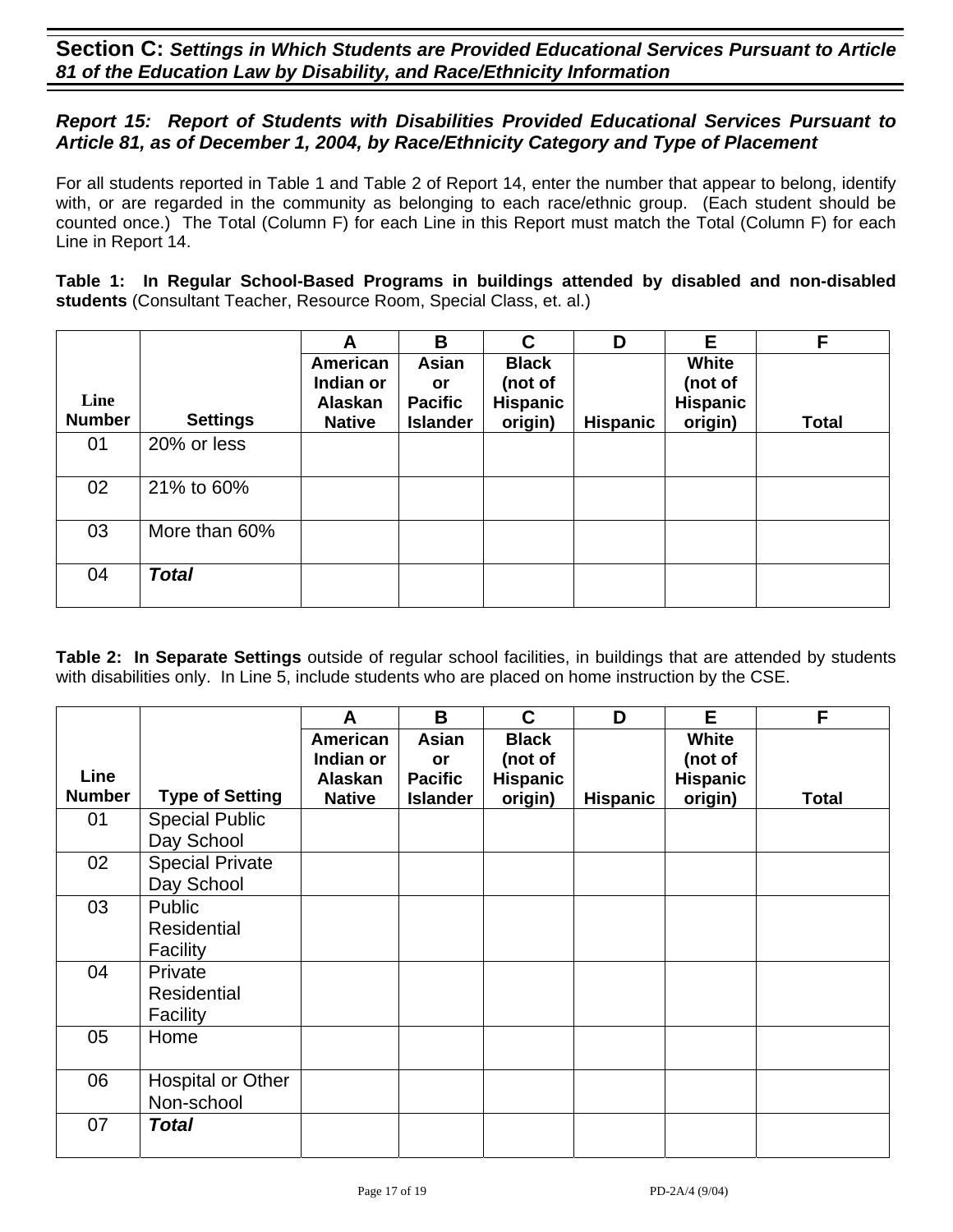## *Report 16: Report of Students with Disabilities Provided Educational Services Pursuant to Article 81, as of December 1, 2004, According to Race/Ethnicity Category and Type of Disability*

In the table below, report race/ethnicity data by disability for all students reported in Tables 1 and 2 of Reports 1 to 13.

The total reported below in Column F for each disability must match the sum of totals reported in Tables 1 and 2 under the corresponding disability in Reports 1 to 13. Also, the total reported in each column below by race/ethnicity must be equal to the total reported in each column, by race/ethnicity, in Table 1 plus Table 2 of Report 15.

|                              |                                           | A                                                        | B                                                       | $\mathbf C$                                           | D               | E                                              | F            |
|------------------------------|-------------------------------------------|----------------------------------------------------------|---------------------------------------------------------|-------------------------------------------------------|-----------------|------------------------------------------------|--------------|
| <b>Line</b><br><b>Number</b> | <b>Disability</b>                         | <b>American</b><br>Indian or<br>Alaskan<br><b>Native</b> | <b>Asian</b><br>or<br><b>Pacific</b><br><b>Islander</b> | <b>Black</b><br>(not of<br><b>Hispanic</b><br>origin) | <b>Hispanic</b> | White<br>(not of<br><b>Hispanic</b><br>origin) | <b>Total</b> |
| 01                           | Autism                                    |                                                          |                                                         |                                                       |                 |                                                |              |
| 02                           | <b>Emotional Disturbance</b>              |                                                          |                                                         |                                                       |                 |                                                |              |
| 03                           | <b>Learning Disability</b>                |                                                          |                                                         |                                                       |                 |                                                |              |
| 04                           | <b>Mental Retardation</b>                 |                                                          |                                                         |                                                       |                 |                                                |              |
| 05                           | Deafness                                  |                                                          |                                                         |                                                       |                 |                                                |              |
| 06                           | <b>Hearing Impairment</b>                 |                                                          |                                                         |                                                       |                 |                                                |              |
| 07                           | Speech or Language<br>Impairment          |                                                          |                                                         |                                                       |                 |                                                |              |
| 08                           | Visual Impairment<br>(includes Blindness) |                                                          |                                                         |                                                       |                 |                                                |              |
| 09                           | Orthopedic Impairment                     |                                                          |                                                         |                                                       |                 |                                                |              |
| 10                           | <b>Other Health</b><br>Impairment         |                                                          |                                                         |                                                       |                 |                                                |              |
| $\overline{11}$              | <b>Multiple Disabilities</b>              |                                                          |                                                         |                                                       |                 |                                                |              |
| 12                           | Deaf-Blindness                            |                                                          |                                                         |                                                       |                 |                                                |              |
| 13                           | <b>Traumatic Brain Injury</b>             |                                                          |                                                         |                                                       |                 |                                                |              |
| 14                           | Total (Lines 1-13)                        |                                                          |                                                         |                                                       |                 |                                                |              |

#### **Racial/Ethnic Group**